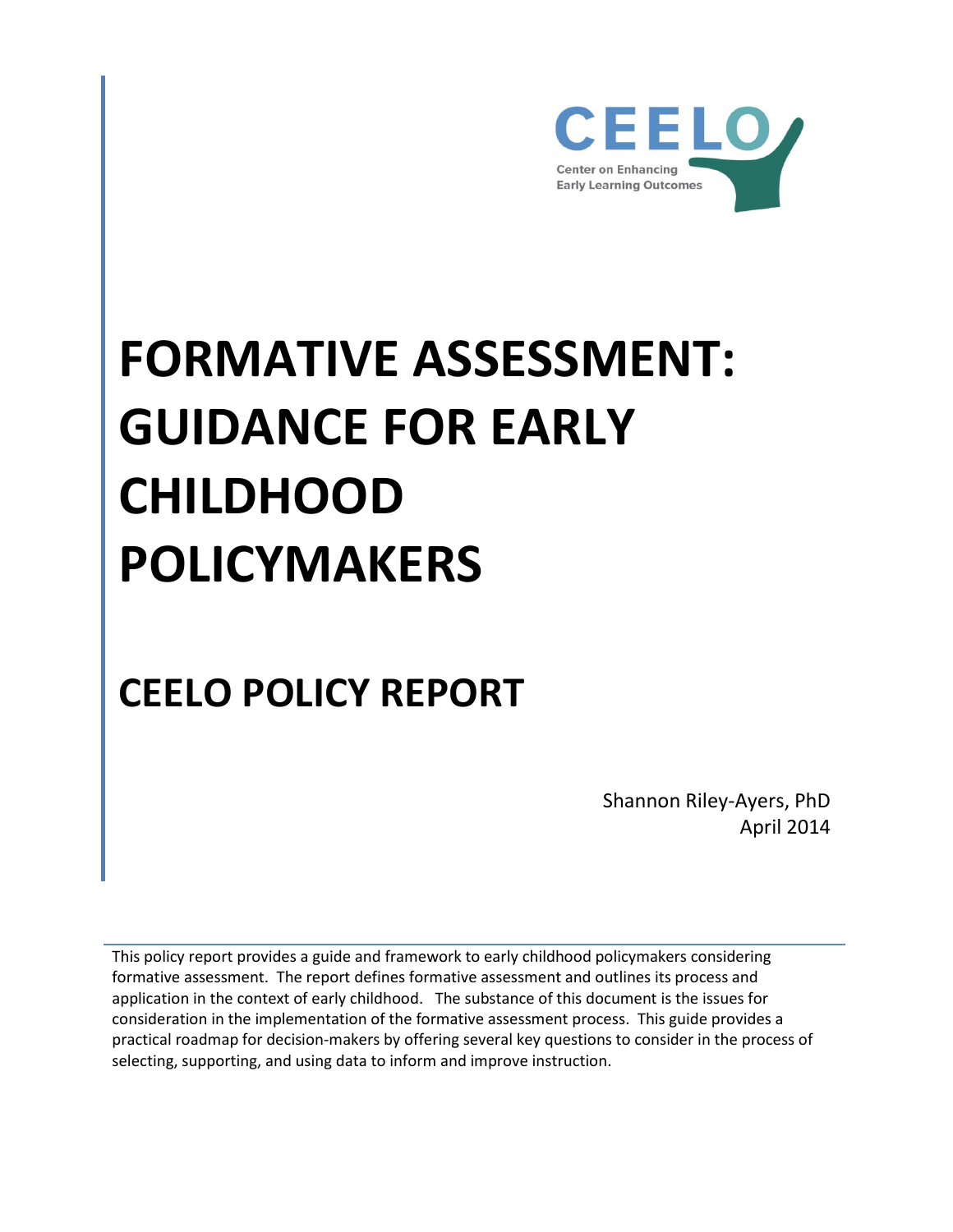# **Contents**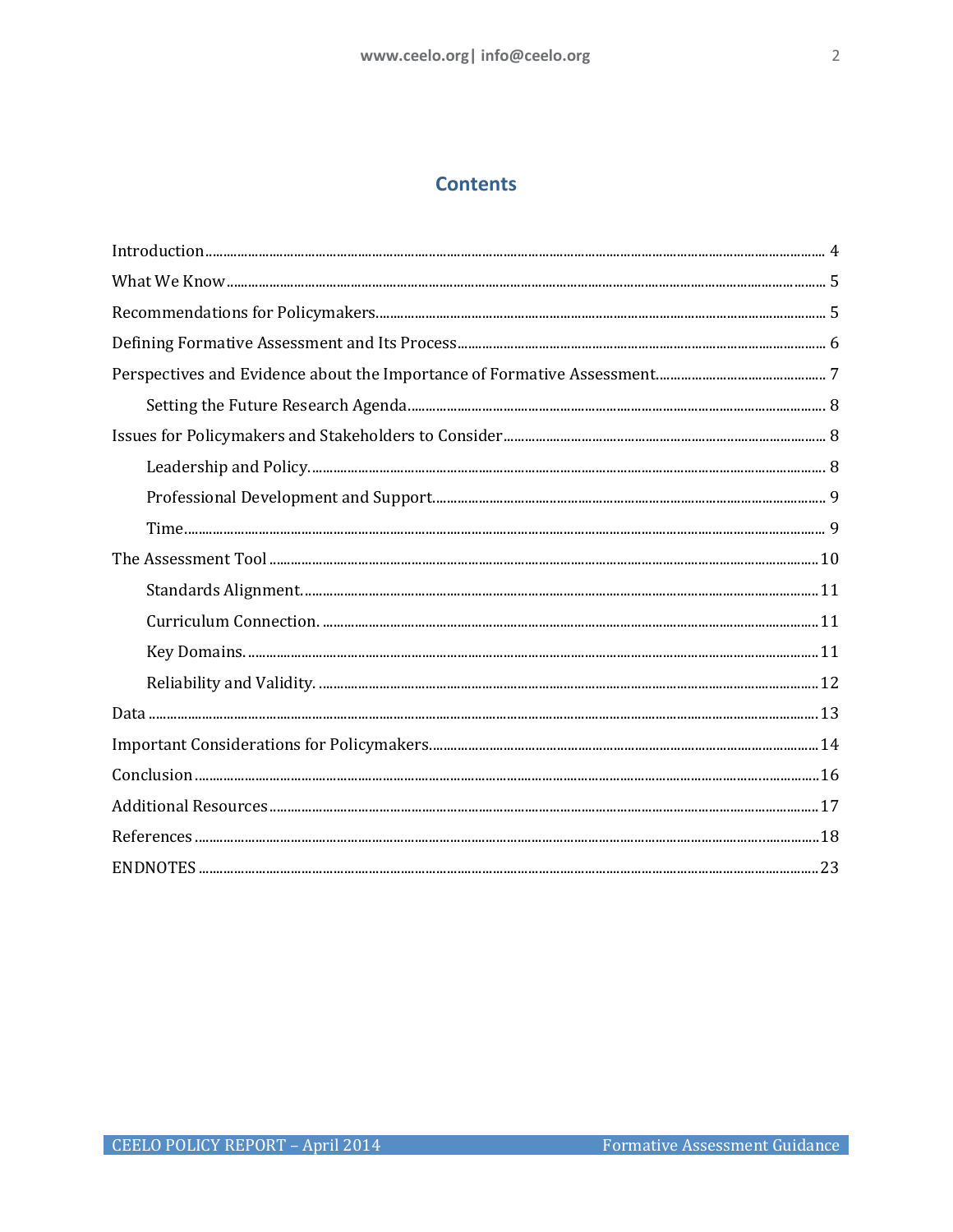#### **ABOUT CEELO:**

One of 22 Comprehensive Centers funded by the U.S. Department of Education's Office of Elementary and Secondary Education, the Center on Enhancing Early Learning Outcomes (CEELO) will strengthen the capacity of State Education Agencies (SEAs) to lead sustained improvements in early learning opportunities and outcomes. CEELO will work in partnership with SEAs, state and local early childhood leaders, and other federal and national technical assistance (TA) providers to promote innovation and accountability.

*CEELO Policy Reports* … (describe what a policy report intends to do). For other *CEELO Policy Reports*, *Policy Briefs*, and *FastFacts*, go t[o www.ceelo.org/products.](http://www.ceelo.org/products)

Permission is granted to reprint this material if you acknowledge CEELO and the authors of the item. For more information, call the Communications contact at (732) 993-8051, or visit CEELO a[t CEELO.org.](http://www.ceelo.org/)

Suggested citation: Riley-Ayers, S. (2014). *Formative assessment: Guidance for early childhood policymakers* (CEELO Policy Report). New Brunswick, NJ: Center on Enhancing Early Learning Outcomes.

Shannon Riley-Ayers, Ph.D. is an Assistant Research professor at the National Institute for Early Education Research (NIEER) and the Center for Enhancing Early learning Outcomes (CEELO) at Rutgers University. She conducts research and provides technical assistance on issues related to literacy, performance-based assessment, and professional development. She is first author of the Early Learning Scale, led the validation study for the instrument, and continues to evaluate its implementation and use in the field.

This policy report was produced by the Center on Enhancing Early Learning Outcomes, with funds from the U.S. Department of Education under cooperative agreement number S283B120054. The content does not necessarily reflect the position or policy of the Department of Education, nor does mention or visual representation of trade names, commercial products, or organizations imply endorsement by the federal government.

The Center on Enhancing Early Learning Outcomes (CEELO) is a partnership of the following organizations:

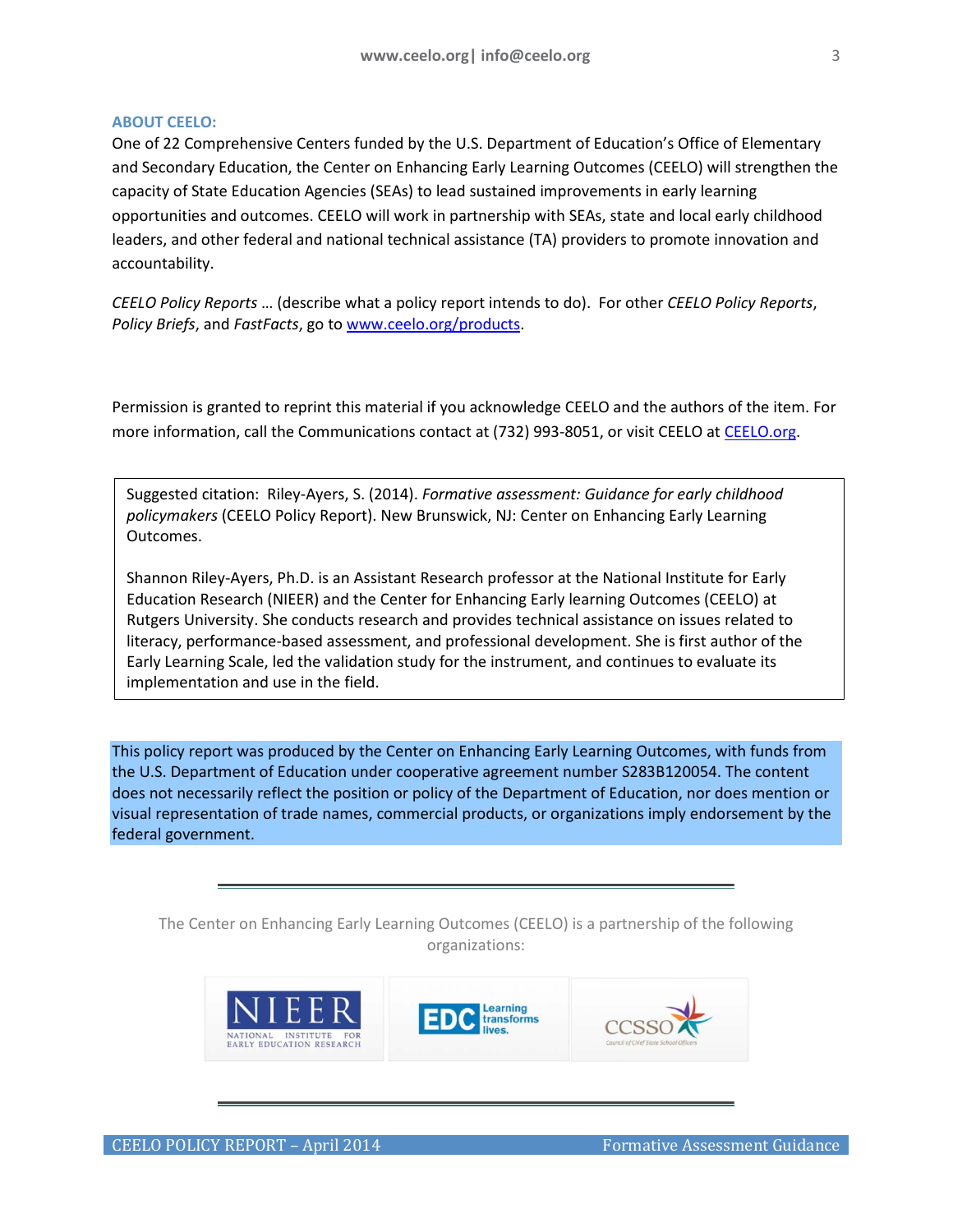# <span id="page-3-0"></span>**Introduction**

Formative assessment<sup>[\\*](#page-3-1)</sup> is a process that teachers employ to collect and use assessment information to tailor instruction to the individual needs of children.<sup>[1](#page-23-0)</sup> Collecting information from multiple sources and analyzing it in light of children's individual learning needs can support teaching whereby all children continue to learn and thrive.

Ideally, early childhood educators embed formative assessment in instruction by working directly with children to gather information about what children know and can do, how they process information and solve problems, and how they interact with other children and adults. Formative assessment may include informal, but systematic, vetted and published assessment instruments, home-grown assessment instruments, and data collection procedures employed by teachers in classrooms.

Formative assessment is one component of a comprehensive assessment system. A comprehensive assessment system is defined as, "a coordinated and comprehensive system of multiple assessments– each of which is valid and reliable for its specified purpose and for the population with which it will be used–that organizes information about the process and context of young children's learning and development in order to help early childhood educators make informed instructional and programmatic decisions. A comprehensive assessment system includes, at a minimum, screening measures, formative assessments, measures of environmental quality, and measures of the quality of adult-child interactions."<sup>[2](#page-23-1)</sup>

A comprehensive assessment system addresses several purposes, each with implications for data use. These purposes include (1) assessments used to support learning and instruction, (2) assessments used to identify children who may need additional services, (3) assessments used for program evaluation and to monitor trends, and (4) assessments used for high-stakes accountability.<sup>[3](#page-23-2)</sup> These assessments can further be classified into three tiers, summative, interim, and formative.<sup>[4](#page-23-3)</sup>

- Summative assessments are often used as one-time high-stakes tests;
- Interim assessments are those that are given a few times a year but are administered at the program, school, or district level;
- Formative assessment is embedded in instruction and administered in an ongoing manner.

This brief focuses specifically on formative assessment.

j

<span id="page-3-1"></span><sup>\*</sup> Other terms that are used include classroom assessment, observation-based assessment, or authentic assessment, but for consistency this brief will use the term formative assessment.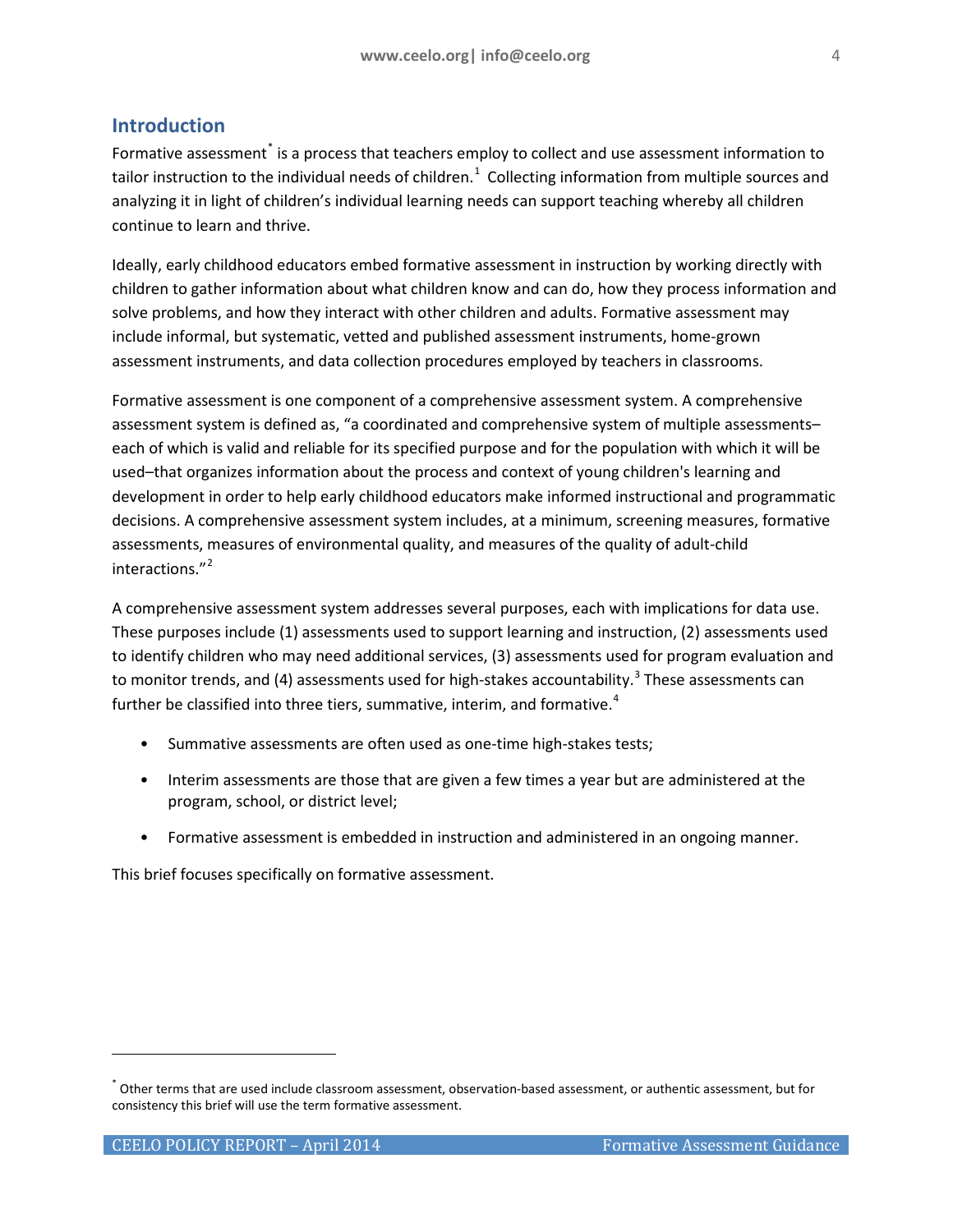# <span id="page-4-0"></span>**What We Know**

- Formative assessment is a process that provides a critical link between standards, curriculum, and instruction.
- Formative assessment data are used to plan effective and differentiated instruction and intervention for young children.
- Reliable assessment and effective data use require considerable training and support for educators and administrators.
- Assessments selected to inform instruction for young children must be used in everyday routines, activities, and places and include information from multiple sources.
- Evidence that informs instruction should be gathered over time. A single snapshot does not provide a complete and accurate picture of a child's capabilities.
- Assessments must be reliable and valid; aligned with standards, age-appropriate expectations, and curricula; and examine key domains of learning and development.
- Assessment should not supersede effective practices, nor should it in any way drive instruction and learning to become didactic, rote, or isolated for children.
- Empirical research on formative assessment implementation in the early childhood field is critical, as policy is outpacing research in this area.

# <span id="page-4-1"></span>**Recommendations for Policymakers**

- Ensure that formative assessment is a key component of a larger, balanced, and comprehensive state assessment system.
- Include research and evaluation as components of any new systemic child assessment.
- Consider the unique needs of children being assessed, including their cultural and linguistic backgrounds, when selecting an assessment system.
- Pilot test and revise any new assessment policy and procedures, based on feedback from educators, administrators, families, and researchers or data analysts, before roll out.
- Coordinate assessment policy with other mandates from federal, state, and local sources to avoid duplication, excessive burden on classroom staff, and over-assessment of young children.
- Engage stakeholders in making decisions, developing policy, and providing important supports such as professional development and ongoing technical assistance.
- Consider the larger data system when weighing the pros and cons of adopting a common tool across the state, giving local choice from a list of approved tools, or simply providing guidance in selecting assessment tools.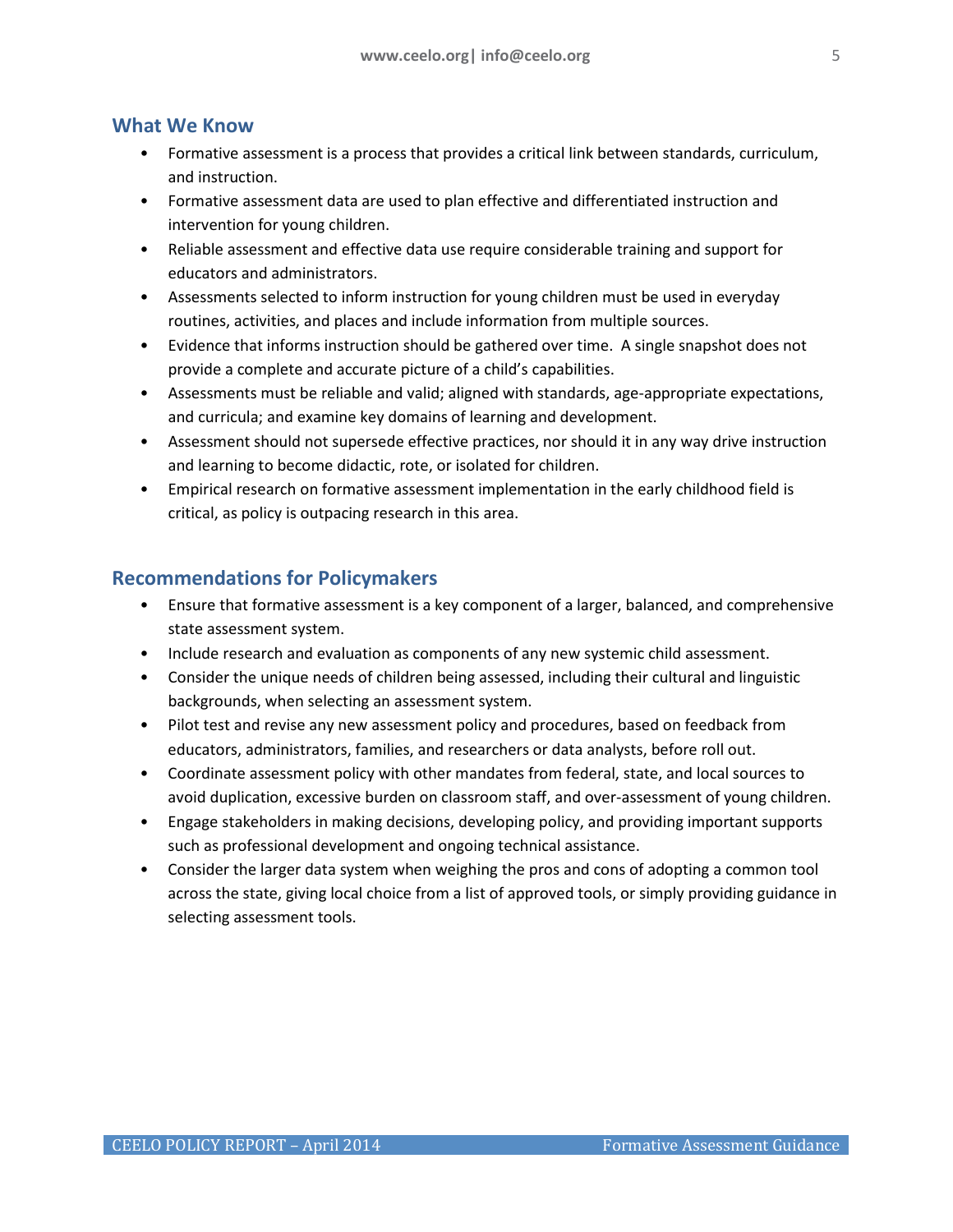# <span id="page-5-0"></span>**Defining Formative Assessment and Its Process**

The process of assessing what young children know and can do poses particular challenges for young

learners.<sup>[5](#page-23-4)</sup> Assessing children is often "unreliable," as young children's performance is not necessarily consistent over even short periods of time. Contextual influences and emotional states can affect how they perform on assessments.<sup>[6](#page-23-5)</sup> Moreover, young children develop at vastly different rates and their developmental and learning patterns can be episodic, uneven, and rapid. $<sup>7</sup>$  $<sup>7</sup>$  $<sup>7</sup>$ </sup> Understanding what children know is important for teachers, since children's new knowledge builds on prior knowledge. Given these factors, teachers' use of formative assessment to inform instruction is an essential piece of effective pedagogy.<sup>[8](#page-23-7)</sup>

#### *What Formative Assessments Are Not*

Formative assessment is decidedly distinguished from summative and interim assessments. Examples of assessments that are *not* formative are as follows.

- One-time statewide, standardized tests of achievement and end-of-course exams can provide summative data but do not provide ongoing data to teachers to inform instruction (Perie, Marion, & Gong, 2007).
- Interim assessments, even if they are administered more than one time, are not formative assessments. These have been misconstrued as formative assessment simply because they are administered at more than one point (Pinchok & Brandt, 2009; Heritage, 2010).

Formative assessment is much more than repeated assessment measures over time. Formative assessment is a process, which includes a feedback loop to assist children in closing the gap between current status and desired outcomes, milestones, or goals.<sup>[9](#page-23-8)</sup> It informs and supports instruction while learning is taking place, by having children receive feedback from the instructor.<sup>[10](#page-23-9)</sup> It also includes multiple sources of evidence gathered over time.<sup>11</sup> The formative assessment process is not a single event or measurement but rather an ongoing planned and intentional practice to evaluate learning with teaching.<sup>12</sup> Formative assessments yield descriptive data—not necessarily judgments.<sup>13</sup> It often takes the form of observational protocol using evidence collection as a means to examine children's cognitive processes.[14](#page-23-13)

Formative assessment may be defined in different ways in state regulations and interpretations. The Council of Chief State School Officers (CCSSO) definition best captures the essence of formative assessment for the purposes of this brief focused on young children. It is defined as, "a process used by teachers and students during instruction that provides feedback to adjust ongoing teaching and learning to improve students' achievement of intended instructional outcomes."<sup>[15](#page-23-14)</sup>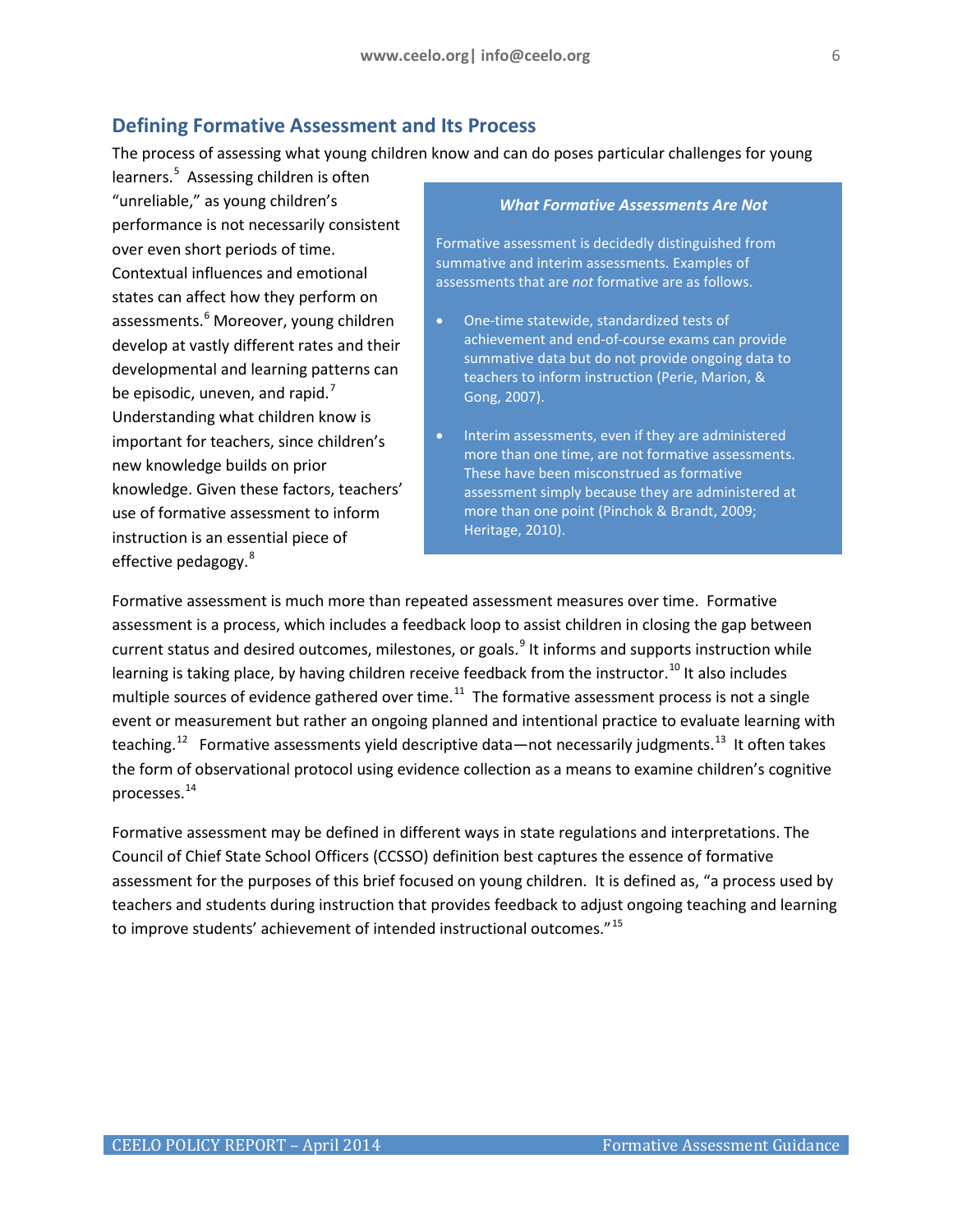Thus, formative assessment is a process rather than simply a tool.<sup>[16](#page-23-15)</sup> In this process, teachers gather assessment data from children using multiple methods in an ongoing process and then organize the

The Formative Assessment Process



data.<sup>[17](#page-23-16)</sup> This leads to the interpretive process of taking note of data, making meaning of it, and making a plan of action.<sup>[18](#page-23-17)</sup> Riley-Ayers, Stevenson- Garcia, Frede, & Brenneman (2012) suggest that teachers of young children become participant-observers and engage in an iterative process over time that includes:

(1) **observing and investigating** young children's individual behaviors as a seamless part of instruction,

(2) **documenting and reflectin**g on the evidence,

(3) **analyzing and evaluating the data** in relation to set goals or a trajectory of learning,

(4) **hypothesizing and planning,** which considers what the children are demonstrating and the implications for instruction, and

(5) **guiding and instructing,** where the data help the teacher to target the needs of the children and scaffold their learning to the next level.

# <span id="page-6-0"></span>**Perspectives and Evidence about the Importance of Formative Assessment**

The National Association for the Education of Young Children (NAEYC) has long promoted the use of developmentally appropriate assessments to improve instruction and programs.<sup>[19](#page-23-18)</sup> Using systematic ongoing assessment of children's learning and development has become a distinctive feature of high-quality programs and classrooms.<sup>[20](#page-23-19)</sup> The National Council of Teachers of English and The National Council of Teachers of Mathematics have each also published research briefs describing the benefits of formative assessment.<sup>[21](#page-23-20)</sup>

The landmark synthesis of research by Black and William (1998) reported that formative assessment is critical for effective teaching practice. These authors concluded that firm evidence of student learning gains is reported from a number of studies that examined teacher use of data to inform teaching. These studies collectively encompassed kindergarteners to college students, represented a range of subject areas, and were conducted in countries throughout the world, including the United States. They further note that the gains reported in the studies are among the largest found for any educational intervention. More recent meta-analyses report that there is research evidence to support the use of feedback and formative assessment as a strategy to improve student learning when considering high-quality interventions studied with rigorous methods.<sup>[22](#page-23-21)</sup>

Additional evidence shows that teachers' judgments of young children's learning and development are valid.<sup>[23](#page-23-22)</sup> Teachers' data collected over time in the classroom with formative assessment tools were related to standardized assessments of the same children. This demonstrates that teachers' evaluation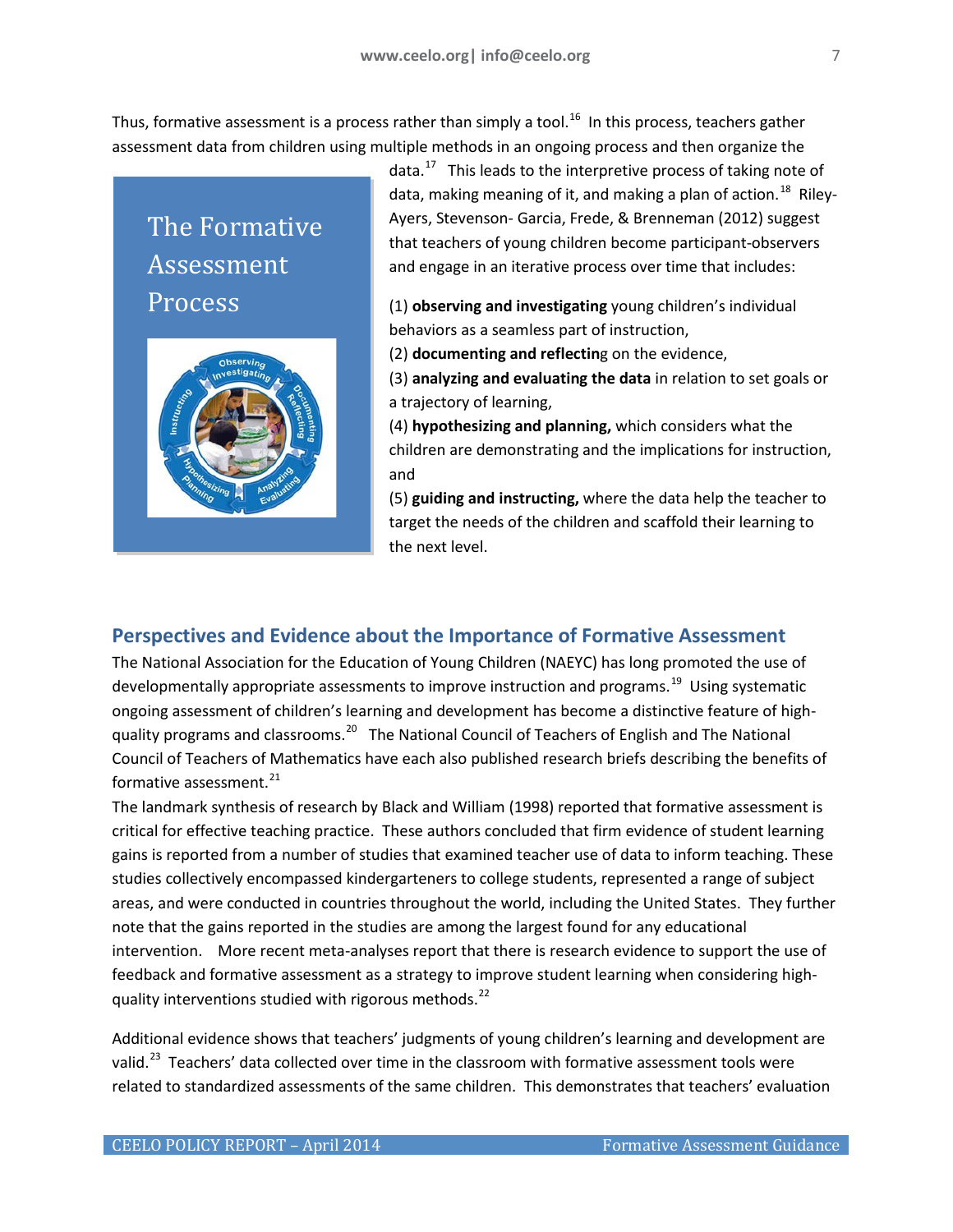of children, with training and support and using specific tools, can be trusted. One study demonstrated that formative assessment in the classroom can produce a larger growth in reading skills than for children in a classroom that remained status quo. $^{24}$  $^{24}$  $^{24}$ 

<span id="page-7-0"></span>**Setting the Future Research Agenda.** Formative assessment may be an example of where policy is outpacing research. With Race to the Top money, requests for No Child Left Behind (NCLB) flexibility, and states working diligently to set policies around formative assessment practice in early childhood, there is much need for information and research. One essential component of future research is the need to clearly conceptualize and operationalize formative assessment.<sup>25</sup> This will allow studies to be easily synthesized, compared, and evaluated.

In particular, there is a deficiency of quality empirical studies in early childhood. A strong research agenda of empirical research is needed to strengthen the evidence of the impact of formative data use.<sup>26</sup> Several states are implementing formative assessment policies, thus generating large-scale implementation and even opportunities for randomization of implementation with various roll-out plans. Researchers must be ready to evaluate and examine the impacts of these measures.

#### <span id="page-7-1"></span>**Issues for Policymakers and Stakeholders to Consider**

Implementation of a formative assessment process is not a one-time event, but rather it is a decision

that needs systemic change, and requires professional development to train, empower, and support teachers and educational leaders charged with its implementation. $^{27}$  $^{27}$  $^{27}$  This systemic change can be broken into three components: leadership and policy, professional development and support, and time. Each section here describes the context needed to assure successful roll out of an assessment system. Policymakers will want to consider having all pieces in place before moving forward with requirements that are put upon local education agencies.

#### *Issues for Policymakers to Consider*

- Who is involved in decisions about the formative assessment system?
- What is the purpose of formative assessment, who are the target children to be assessed, and how does formative assessment fit within a comprehensive assessment system?

<span id="page-7-2"></span>**Leadership and Policy.** One key component in successful assessment policies is to first cultivate the environment to be supportive of such an approach.<sup>[28](#page-23-27)</sup> This means including all stakeholders from state agencies and local agencies to be a part of the decision-making process. Policymakers should also arrange the coordination of the assessment policy with other policies, such as mandates from federal, state, and local sources. This will eliminate duplication and also work toward building a common vocabulary and understanding across program types (0-3, preschool, K-3, etc.). Doing so provides a systemic approach, rather than a misalignment of data interventions and uses that can impede the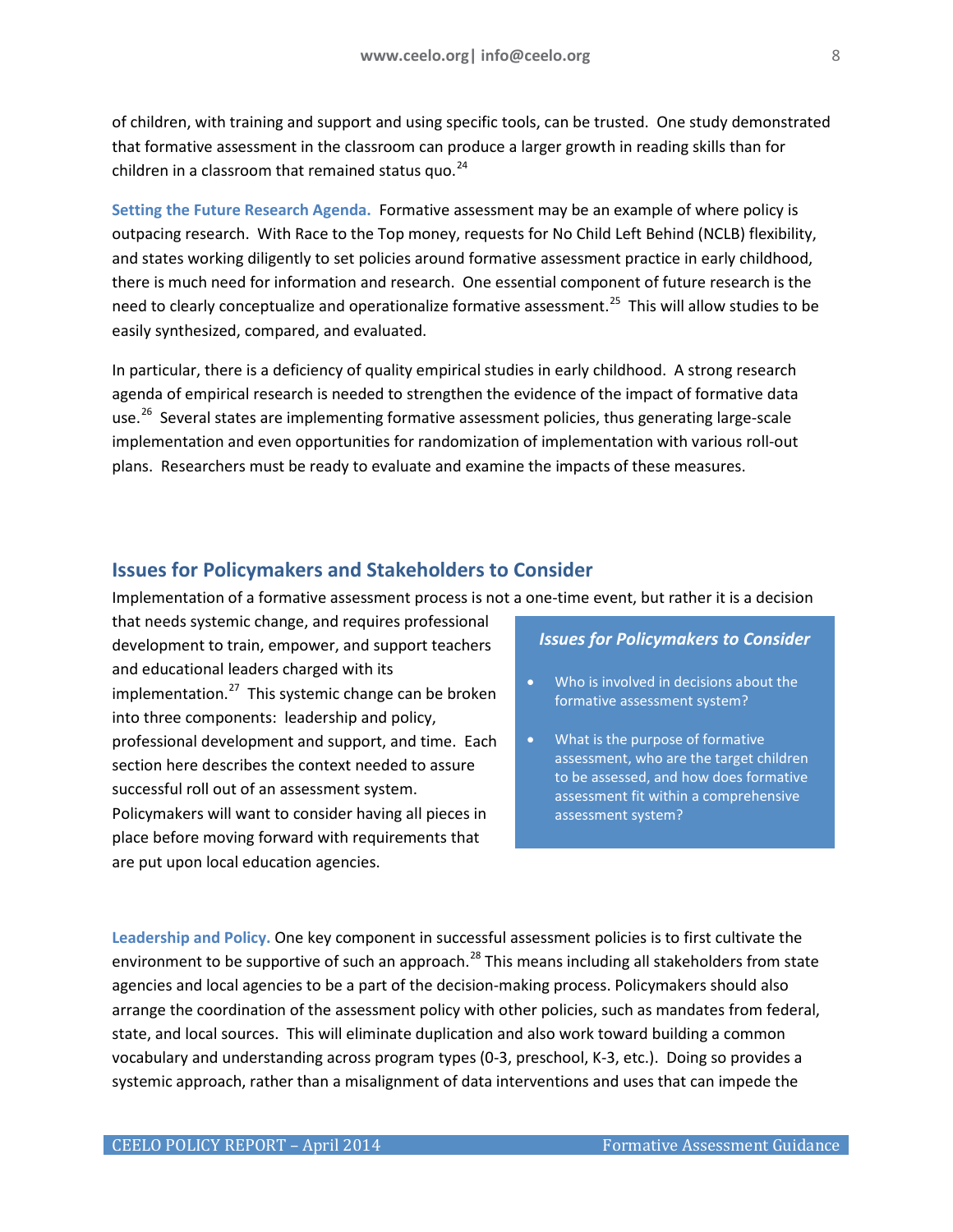success of using data to inform instruction.<sup>[29](#page-23-28)</sup> Finally, leadership enhancement is needed, because datadriven decision-making requires leader initiative to align curriculum and assessment practices, professional development, and data systems.<sup>30</sup>

#### *Multiple Methods of Professional Development Support Needed*

Policy-makers should consider putting several methods of support in place.

- Traditional training can support teachers' understanding of formative assessment. Such inperson training requires a qualified trainer who understands the importance of using data to inform instruction.
- Supplemental training or refresher information may be delivered as self-paced online modules.
- Supporting "work groups" or cadres of teaches who meet regularly to discuss the data collection and data use in their classrooms has been shown to be helpful.
- Inter-rater reliability training is important to assure teachers have an accurate understanding of how children in their classroom are performing relative to national norms. Such training can be done with many systems online. Or, supports can be offered so two educators examine the same data and discuss interpretations or scores. Another model is to support a second observer who observes a sample of children and compares data with the data collected by the classroom teacher.
- Curriculum supports must be offered for teachers to know how to plan and implement instructional practices based on the data collected in their classrooms.

<span id="page-8-0"></span>**Professional Development and Support.** Teachers' understanding and expertise with assessment is crucial, but has been found to often be lacking.<sup>31</sup> There is evidence that teachers are better at drawing reasonable inferences about student levels of understanding from assessment information than they are

at deciding the next instructional steps to take.<sup>[32](#page-23-31)</sup> This demonstrates that teachers have the skills to use data and draw inferences but can fall short with respect to planning the next instructional steps.

It is widely known that substantial support of professional development is needed to effectively

#### *Issue for Policymakers to Consider*

• What professional development and other must be offered to ensure effective formative assessment implementation?

change practice and that this must be an on-going supportive effort.<sup>[33](#page-23-32)</sup> For formative assessment systems to be successful, teachers need training in child development, a strong understanding of what typical development for the age group looks like and support to become adept at collecting classroombased data, judging a child's progress, and using that understanding to improve their teaching practices.<sup>[34](#page-23-33)</sup> Teachers also need direct training and support in how to implement any specific assessment approach or tool.

<span id="page-8-1"></span>**Time.** An understanding of child development and the assessment approach or tool is not sufficient for teachers to adequately implement formative assessment in their classrooms. Often, time--to document child learning and development, to reflect on what has been gathered, and to interpret data--is in short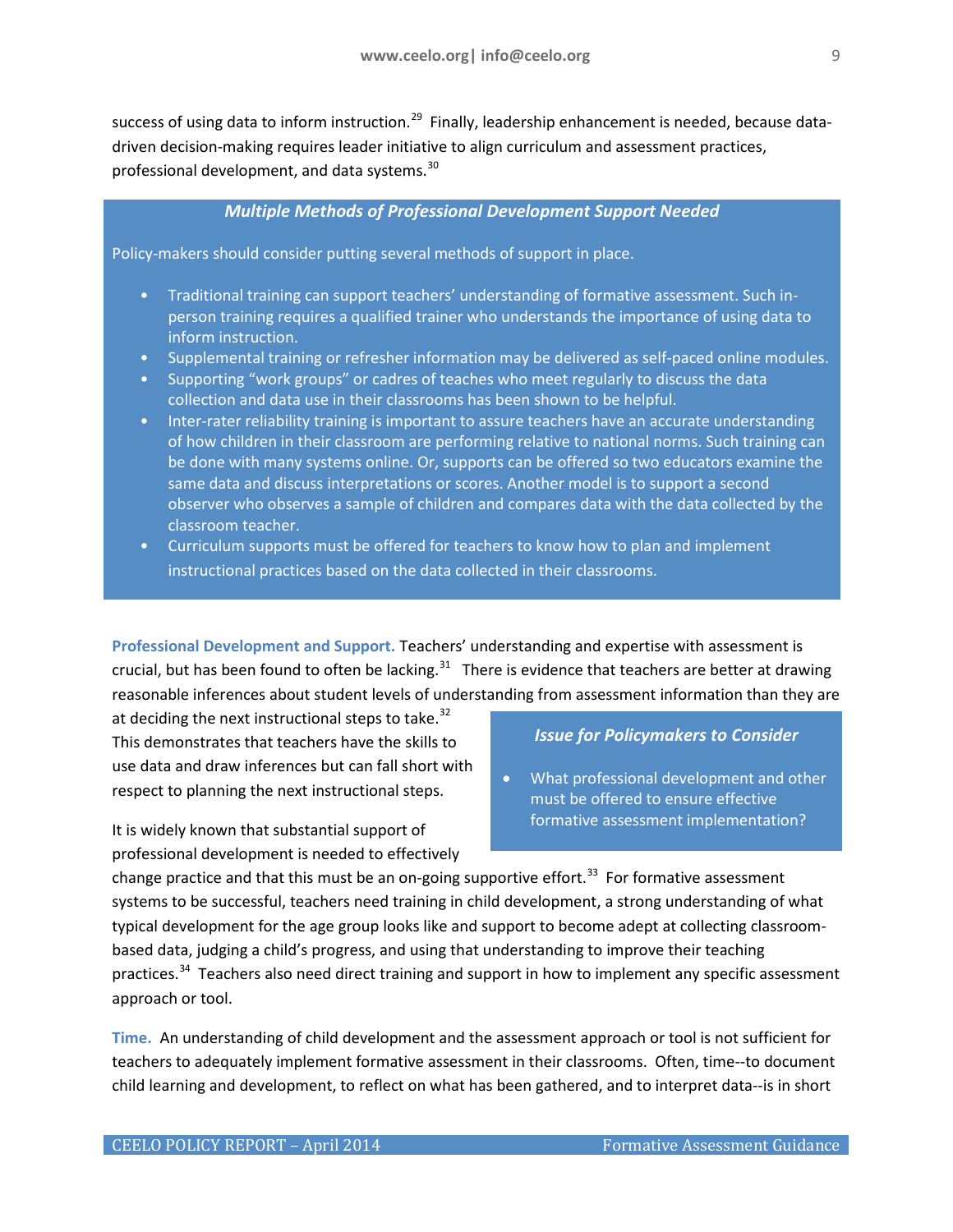supply.<sup>[35](#page-23-34)</sup> Using data to inform and influence instructional practice requires time. Teachers need time to reflect on the data independently. Then, they also need time to meet as a professional team to

collaborate about both implementing data systems and interpreting data. Teachers need data routines that include ongoing ways to interact with data collectively with colleagues.<sup>36</sup> Research has shown that teachers may not necessarily organize themselves into collaborative groups to discuss making instructional improvements, but that most teachers are willing to do so if groups are organized

#### *Issue for Policymakers to Consider*

Are systems in place to assure teachers have ample time to review data and reflect on implications for instruction? Are supports in place for collaborative reflection?

for them.<sup>[37](#page-23-36)</sup> There is great value to investing in ongoing data interpretation that emphasizes teachers' learning within formal instructional communities, such as grade-specific groups of teachers.<sup>[38](#page-23-37)</sup> Allowing teachers time to gather information, reflect on their findings, and make sound assessment decisions is also worthwhile.

# <span id="page-9-0"></span>**The Assessment Tool**

One critical feature of an effective assessment is a clear match between the purpose of the assessment and the intended use of the assessment.<sup>39</sup> For example, screening assessments are critical in early identification and intervention for children with or at risk for disabilities<sup>[40](#page-23-39)</sup> and identifying those children

who need further evaluation.<sup>[41](#page-23-40)</sup> Diagnostic tests provide specific information regarding children's development when a risk is identified. Standardized, norm-referenced assessments can be used in aggregate to evaluate program effectiveness or impact. Formative assessments are used to collect data on the child during his/her time in school.

#### *Issues for Policymakers to Consider*

- What assessments are most appropriate given the purpose?
- Is the assessment appropriate for the population it will be administered to?

Not only is it essential to use data for the correct purpose(s), the collection procedures and the content also must be appropriate for the children for whom the assessment is administered. The first step is to look at the developmental appropriateness for the children's age level. For example, when assessing children of a specific age range, consider the assessment's content alignment with what we expect children of this age to be able to do. Also ask whether the assessment provides an extensive enough range of development to reach children developing at expectation, above expectation, and below expectation. Next, examine the procedures used to collect data to assure that they are age-appropriate and sensitive to children's developmental stages.<sup>[42](#page-23-41)</sup>

The sensitivity to children's individual background, such as ethnic, racial, language, and functional status<sup>[43](#page-23-42)</sup> is also a critical consideration in determining an appropriate assessment for young children. If the population has a high percentage of children whose first language is not English then the tool or approach must be sensitive to this distinction.<sup>[44](#page-23-43)</sup> If the assessment will be used with children who have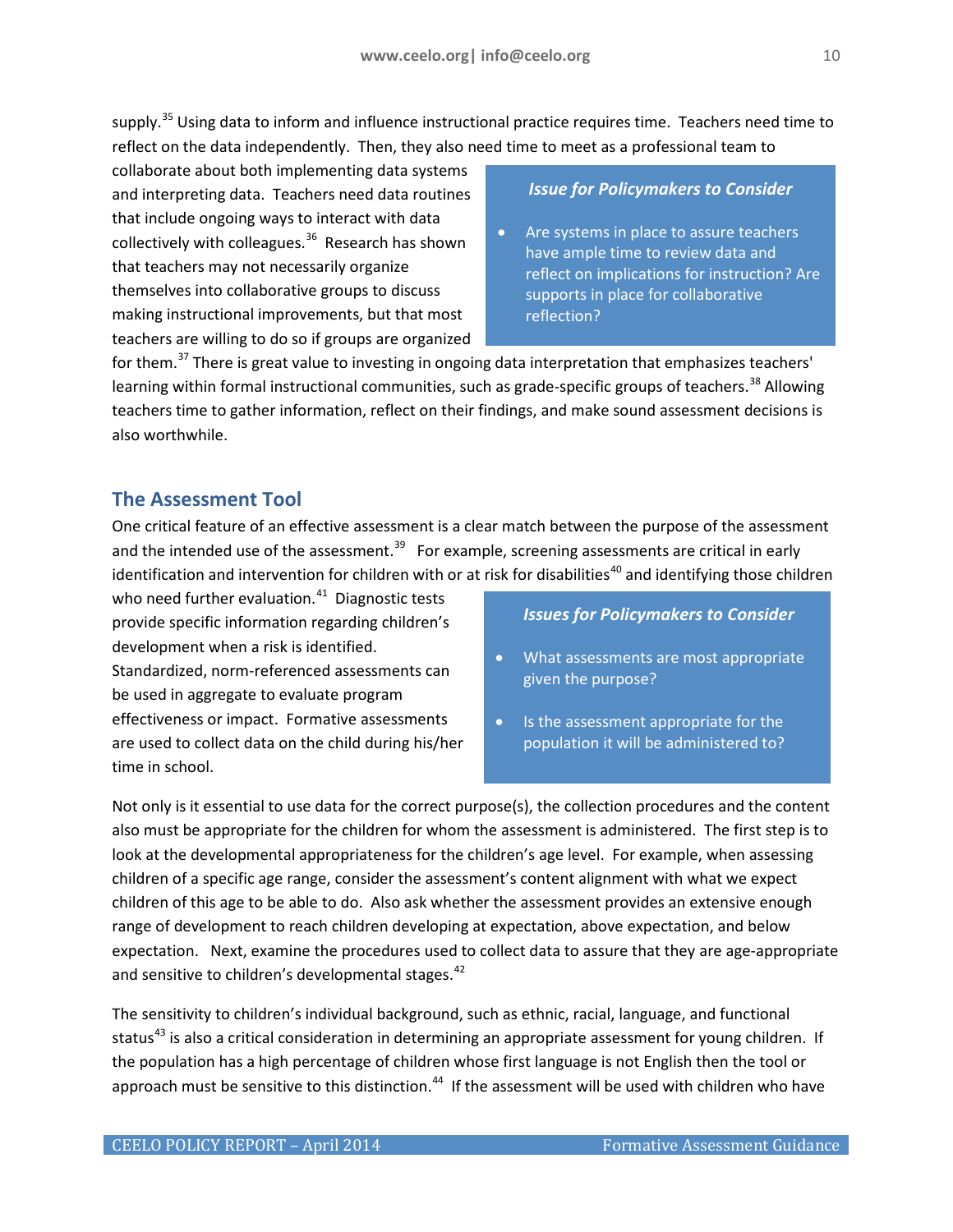special needs, then the policymaker must be aware of the level of increments of development that are shown on the assessment to assure its appropriateness. Of course, the instrument should be clear of any bias or discrimination against any group of individuals.<sup>45</sup>

<span id="page-10-0"></span>**Standards Alignment.** Assessments used to inform and monitor instruction are generally criterionreferenced, which means they compare a child's performance with a specified set of performance standards or expectations.<sup>[46](#page-23-45)</sup> Therefore, the first step in considering formative assessment systems or

tools is deciding what is most important to learn.<sup>[47](#page-23-46)</sup> Formative assessment tools must be aligned to ageappropriate standards (e.g., Early Learning Guidelines, Common Core State Standards). This means that assessments should be similar in both breadth and depth to the domains and benchmarks in the learning standards.

#### *Issues for Policymakers to Consider*

Are the assessments aligned with appropriate standards?

Any formative assessment should be built on a foundation of age-appropriate standards, child development research, and developmentally appropriate content and methods. In early childhood, this foundation often provides a learning trajectory, developmental continuum, or milestone checklist that spans specific age levels<sup>[48](#page-23-47)</sup> to provide the teacher both the end goal (e.g., standard, expectation, or developmental milestone) and a roadmap of the path to this goal. This continuum of learning can also be presented as learning progressions that include a set of building blocks of sub-skills that leads to the end standard or goal.<sup>49</sup>

<span id="page-10-1"></span>**Curriculum Connection.** Formative assessment brings the child back to the focus of teaching. It provides teachers with the tools to notice the individual differences among their children. It prevents teachers from blindly going through a curriculum, often teaching to the middle. Knowing this, we must

be mindful that teachers need the curricular resources and support to address these noticed differences and individual needs. Formative assessment is tailored to document what's happening for children based on what the teacher is doing in the classroom for children. Formative assessment informs the administration of the curriculum, with the teacher adjusting as needed through a mix of interactions with the students, peer interactions, learning materials, and use of time.

#### *Issues for Policymakers to Consider*

- Do the assessments align with the classroom curriculum?
- Do assessments provide user-friendly data so that teachers can use information to inform ongoing curriculum design?

<span id="page-10-2"></span>**Key Domains.** High-quality assessment systems or tools assess the domains of importance to parents and educators, as well as those that are critical to and predictive of long-term academic success.<sup>50</sup> Five domains are often referenced for consideration: (1) physical well-being and motor development, (2) social and emotional development, (3) approaches to learning, (4) language and literacy, and (5) cognitive skills (including early mathematics and early science knowledge).<sup>[51](#page-23-50)</sup> Additionally, young children generally best demonstrate their knowledge and skills in their natural environment through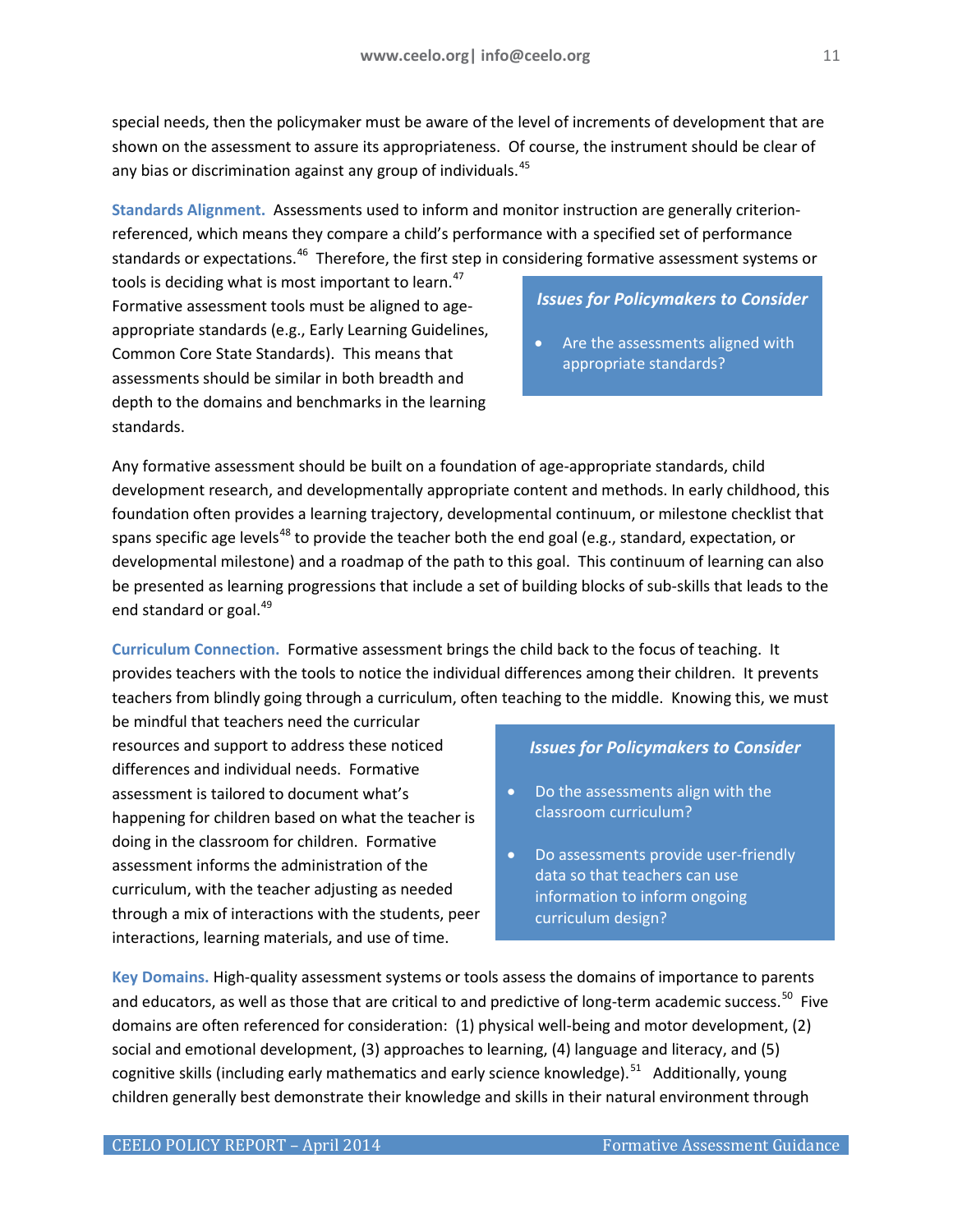daily activities, routines, interactions, and play.[52](#page-23-51) Methods of assessment that let children be assessed in this familiar environment and over time generally lead to a more complete understanding of the  $child.<sup>53</sup>$ 

# *Issues for Policymakers to Consider*

• Do the assessments have the necessary breadth and depth of learning that is important for young children?

<span id="page-11-0"></span>**Reliability and Validity.** Assessment systems and instruments must have acceptable reliability and validity evidence to support their use. This holds true for home-grown assessments developed at the local or state level and published assessments. It is important that these levels of reliability and validity were achieved with a population similar to the group targeted for assessment.

Snow and Van Hemel (2008) offer succinct definitions of these two key components of consideration when looking at assessment for young children. "Validity of an assessment or tool is the extent to which an instrument measures what it purports to measure; the extent to which an assessment's results

support the meaningful inferences for certain intended purposes" (p. 427). This means that the assessment actually measures what it says it measures. It has been noted that validity, in particular, is the most fundamental consideration in developing and evaluating assessments.<sup>[54](#page-23-52)</sup> Reliability is defined as, "The consistency of measurements, gauged by any of several methods, including when the testing

### *Issues for Policymakers to Consider*

- Are assessments valid for the children being assessed? In other words, are the assessments accurately measuring what is purported to be measured?
- Are assessments consistently documenting children's progress?

procedure is repeated on a population of individuals or groups (test-retest reliability), or is administered by different raters (inter-rater reliability)" (p. 427). The reliability most often associated with formative assessment of young children is inter-rater reliability. This is when two assessment administrators examine data or evidence and agree on the interpretation or "score" associated with the evidence.

There are several published tools available to collect formative assessment data on young children.<sup>[55](#page-23-53)</sup> Not all published instruments have sufficient reliability and validity evidence to be used with all populations of children. It is the burden of the user to identify the threshold expected, often determined by the intended use of the data,<sup>[56](#page-23-54)</sup> and to find an assessment match for the purpose and the population.

Policymakers would be wise to examine the quality of data collected by programs using the system, or an approach with a population similar to theirs. Additionally, leaders may institute local inter-rater reliability checks. This is when an outside data collector observes a small sample of children to compare results with the teacher's assessments. Local validity tests can be conducted by administering standardized assessments to a sample of children to determine the correlation between the formative assessment and the standardized assessment.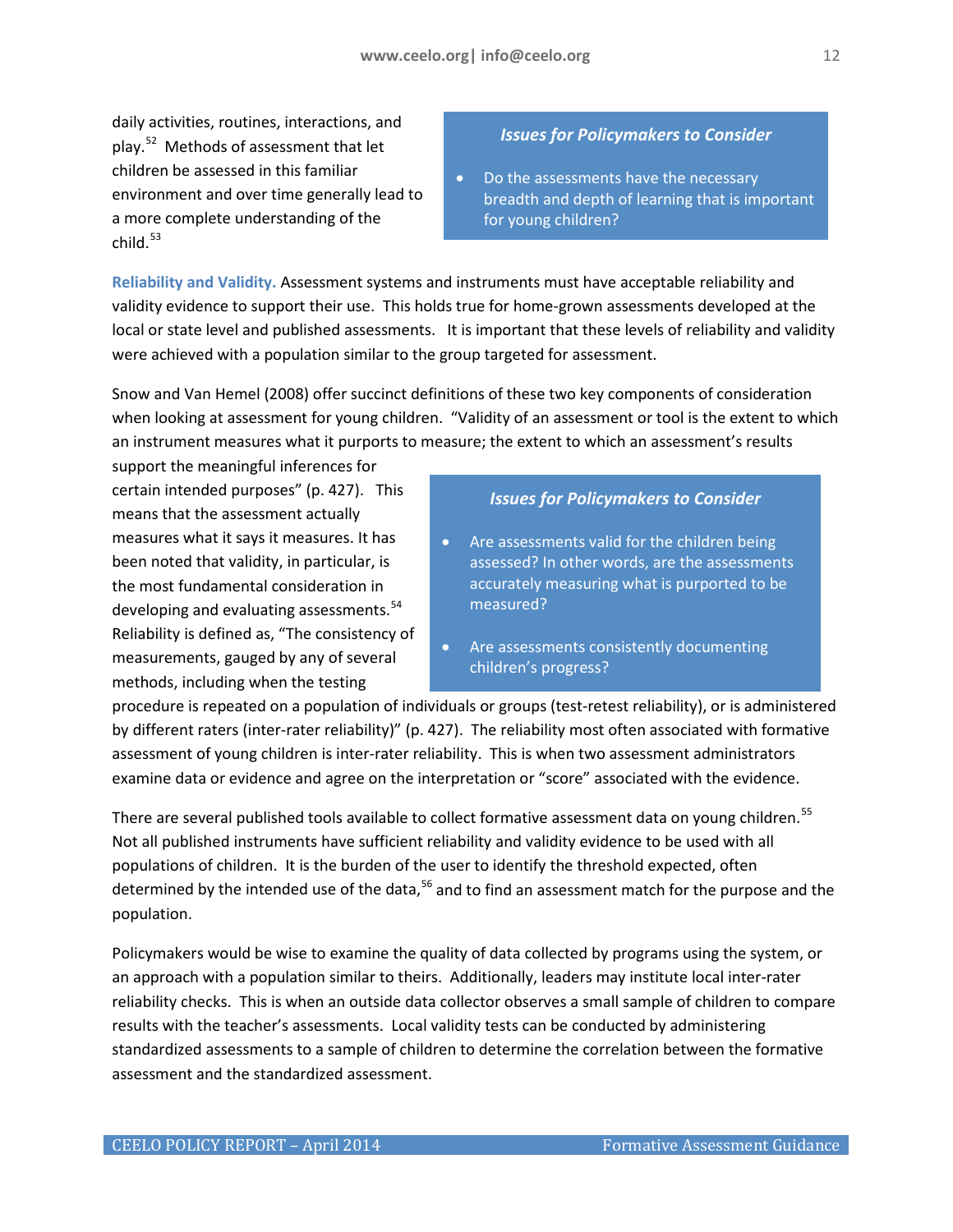#### <span id="page-12-0"></span>**Data**

Assessments can often yield copious amounts of data. Too much data can easily cause a shift in focus, and data collectors become absorbed in collecting required amounts of data and managing or organizing the data. This is in sharp contrast to the intended emphasis for formative assessments, which is on interpreting and using the data to improve instruction. More assessments and increased data do not necessarily result in better assessment information. $57$  It is the quality of the data, not the quantity of data, that is important in being able to make meaningful changes to instruction

#### *Issues for Policymakers to Consider*

- Are supports in place to assure teachers can use data to check progress and identify learning gains, notice strengths and weaknesses and transform curriculum?
- Are management systems accessible for all key stakeholders?
- Are systems in place to report progress to parents?

for individual children. Assessment must be focused on key factors and have a systematic, but fluid, approach to data collection so that the data do not become overwhelming.

It cannot be overstated that using the data is a key characteristic of formative assessment. These data are used to support learning, target specific goals, check for progress, identify learning gains, notice strengths and weaknesses, and transform curricula.<sup>58</sup> These data in early childhood can take the shape of observational notes, work samples, checklists and scales, photographs, video clips, or a combination of these.

Data management systems can often help make the process of collecting, storing, and using data less cumbersome for educators.<sup>[59](#page-23-57)</sup> Data systems are expected to play an integral role in improving educational decision-making at all levels—including that of the classroom teacher.<sup>60</sup> Data systems provide data at the state level to evaluate children's learning and look longitudinally at development and impact. Systems such as these also provide opportunities to look at various sources of data alongside each other. For instance, one could look at student growth data through formative assessment in relation to teaching practices, or classroom quality data, or even professional development efforts, or student characteristics.

Data systems can provide evidence for informing district comprehensive plans, enhancing curriculum or training in a specific area, creating individual instruction for a child, communicating between staff and families, and supporting collaboration/coordination among EC programs.<sup>61</sup>

When classroom-level data on children are missing it is important to ask why. The response could take several forms. The teacher may not have collected the evidence, the teacher may not have recorded the evidence, the child may not have had the opportunity in the classroom to demonstrate the skill, or the child may not yet be able to demonstrate the skill. Each of these scenarios would lead to a different conclusion about the child and/or classroom. This highlights that qualitative information is critical for effective formative assessment. Data systems are necessary, but not sufficient.<sup>[62](#page-23-60)</sup> Even with good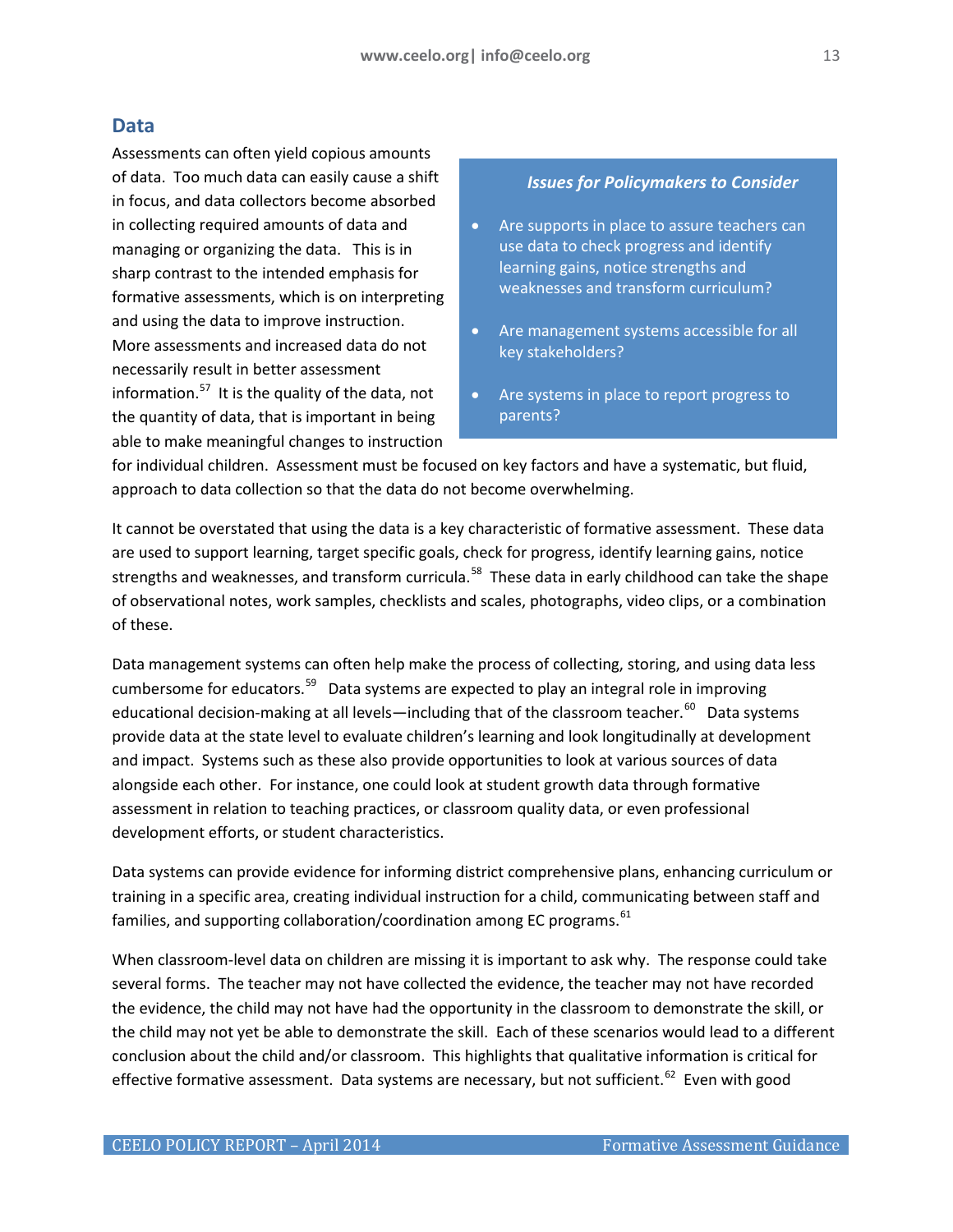assessment instruments, teachers often have difficulty figuring out how to respond effectively to the data they gather demonstrating the children's development understanding.<sup>[63](#page-23-61)</sup> This process of actively making meaning of data and constructing implications for action leads to one of the central lessons from the research on data use: that the data are only as good as how they are used.<sup>64</sup> Knowing this, policymakers must consider the end user of the assessment when considering selection. As noted above, sufficient professional development and support must be in place. In addition, the assessment system should have inherent characteristics that demonstrate its ease of use specific for the population of users.

Data security and privacy issues have been of concern to stakeholders, especially with some information being stored using technology. It is critical that best practices with data security be employed and communicated to all data users. All policymakers and data users should be familiar with the information in the [Family Educational Rights and Privacy Act \(FERPA\)](http://www.ed.gov/policy/gen/guid/fpco/ferpa/index.html) to ensure careful protection of the information collected and how it is used.

Parents, families, and caregivers are valued sources of assessment information, as well as being the audience for assessment results, and should be actively included in the formative assessment processes.<sup>[65](#page-23-63)</sup> Summaries of formative assessment data should be easy to distribute to inform parents, providers, educators, and specialists about what a child knows and can do; what he/she is expected to be learning next; and the child's rate of progression through a developmental continuum.<sup>66</sup> Therefore, the assessment system should easily support the development of summaries and next steps for learning as a key component for consideration.

# <span id="page-13-0"></span>**Important Considerations for Policymakers**

It warrants repeating a critical message for this brief: Formative assessment and instruction are not separate acts. Assessment should not supersede effective practices, nor should it in any way drive instruction and learning to become didactic, rote, or isolated for children. Young learners need to work in a natural environment at their own pace, with supportive teachers scaffolding and guiding their learning based on their individual needs. This learning should be couched in the understanding of the whole child and should be based on hands-on learning in a context with opportunities for both play and playful learning.<sup>[67](#page-23-65)</sup>

Policymakers should understand their individual setting, as it can be complex and multifaceted when considering policies of assessment. It is critical to clearly define the purpose and role of assessment within a specific context. Above all, ethical principles must guide assessment practices and policies and children should not be denied opportunities and/or services, nor should high-stakes decisions be made based on a single assessment.<sup>[68](#page-23-66)</sup> Data must be used appropriately so that there are not unintended consequences to implementing the assessment system.

Policymakers are cautioned here to invest more in developing teacher knowledge and skills needed to engage in the process of formative assessment, than in the tools available for formative assessment.<sup>[69](#page-23-67)</sup> When instituting a large-scale assessment system policymakers must consider the time, cost, and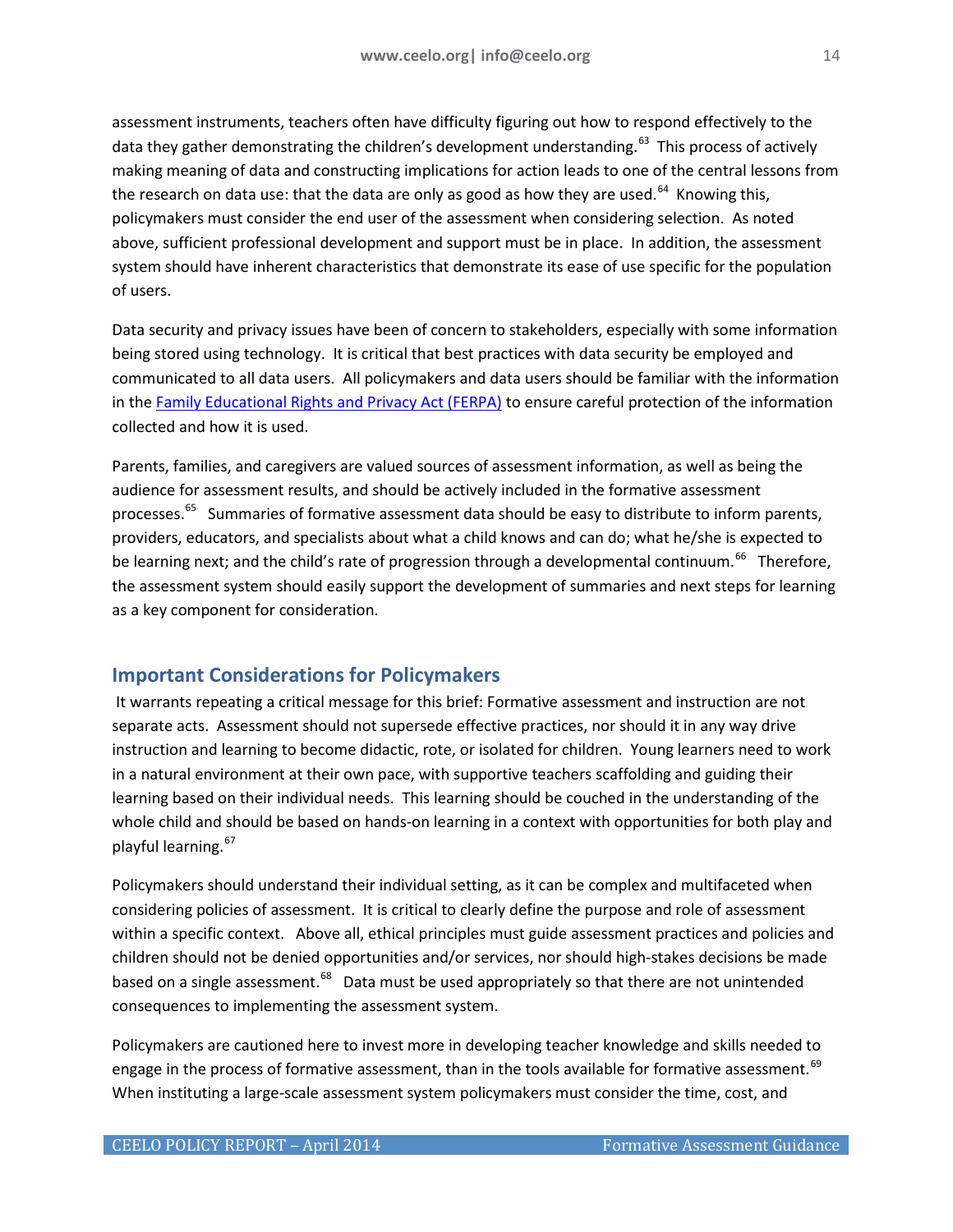personnel resources needed to conduct, score, report, and interpret the data.<sup>[70](#page-23-68)</sup> Enacting a policy around assessment without the necessary contextual supports is sure to miss the mark. However, a systematic approach that takes key stakeholders--students, teachers, and education leaders--into consideration has a stronger chance of success.<sup>[71](#page-23-69)</sup>

Policymakers will also need to consider the pros and cons of adopting a common tool across the state, giving local choice from a list of approved tools, or simply providing guidance in selection. Adopting one assessment tool allows for quick analyses of state data across programs. However, one measure is not always the best fit across programs or age levels. Providing a choice of several vetted tools offers local control and an easier fit to various needs. This practice does not necessarily allow for easy aggregation and comparison of children from across the state. However, there are states that are using formulas to aggregate data from various tools into one common scoring and reporting mechanism. The formative assessment literature is not yet rich enough to provide a definitive answer to the question of which option works best. However, there is enough variety in current practices and policy that we will soon be able to answer this question with evidence. So, again highlighting the critical need for continued robust research studies.

Several thought questions are presented below for policymakers to consider in the decisions around formative assessment. Each of the issues brought to attention in the questions and in this brief should be well thought out before implementing policy. Pilot testing any wide-scale implementation will allow for feedback from teachers and users of data on the experience of training to use, and using, the system.

#### *Overall Considerations for Policymakers Responsible for Formative Assessment Systems*

- 1. Does the purpose of the assessment match the intended use of the assessment? Is the assessment appropriate for the age and background of the children to whom it will be administered?
- 2. Does the assessment allow the convergence of information from multiple sources/caregivers?
- 3. Are the necessary contextual supports in place for assessment implementation and effective, meaningful data use? (e.g., training, time, ongoing support)
- 4. Does the assessment have a base or trajectory/continuum that is aligned to child developmental expectations, standards, and curricula? Does the assessment include all key domains?
- 5. Does the assessment have a systematic approach and acceptable reliability and validity data? Has the assessment been used successfully with similar children?
- 6. Are the data easily collected and interpreted to effectively inform teaching and learning?
- 7. What technology is necessary in order to gather data?
- 8. Are the data useful to teachers and other stakeholders?
- 9. What are the policies for implementation and what is the roll-out plan for the assessment?
- 10. Will data be gathered and maintained within FERPA and other security guidelines? Are there processes in place to inform stakeholders about how data are being gathered and held securely to allay concerns?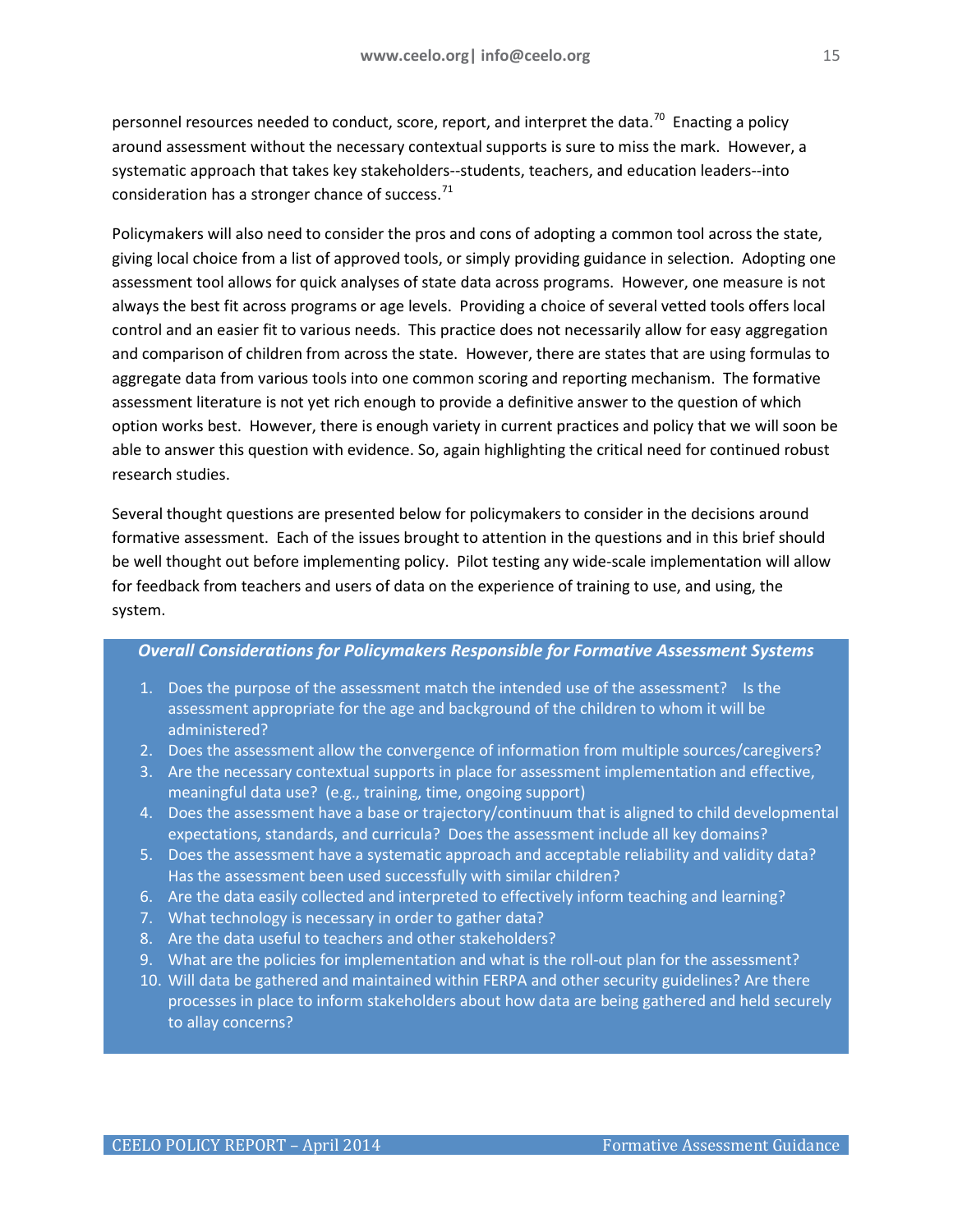# <span id="page-15-0"></span>**Conclusion**

The formative assessment process is a valuable tool for teachers to observe and interact with their students in order to learn about their development every day. Formative assessment pushes teachers to be more systematic and consistent in how they look at each child in all areas of learning and development. It allows all children to receive the individualized instruction they deserve, in particular enabling the high-achieving children to go further, the lower-achieving children to receive the support they need, the quiet children to be heard, and those with challenging behaviors to be understood beyond the behaviors. Formative assessment also underscores cognitive domains often overlooked, such as science or geometry. It provides attention and consideration of approaches to learning and to the social and emotional development of children. Formative assessment supports educators in being more responsive to the developmental needs and interests of young children.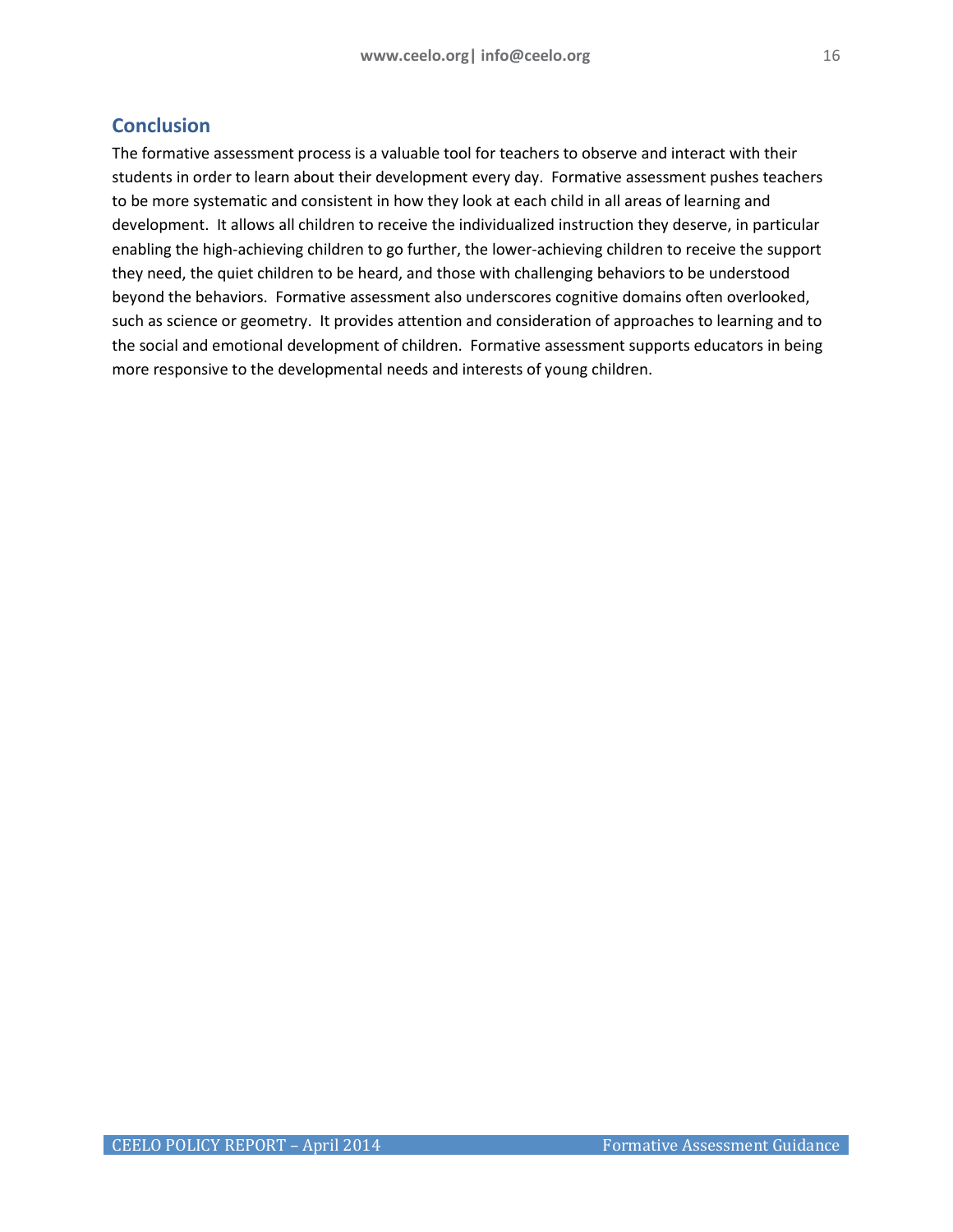# **Additional Resources**

#### <span id="page-16-0"></span>*CEELO resources on formative assessment*

- [Formative Assessment FastFact-](http://ceelo.org/wp-content/uploads/2013/08/Resources-to-Inform-TA-on-Formative-Assessment-CEELO-Products-July-2013.pdf) http://ceelo.org/wp-content/uploads/2013/08/Resourcesto-Inform-TA-on-Formative-Assessment-CEELO-Products-July-2013.pdf
- > [2013 RoundTable-](http://ceelo.org/ceelo-events/ceelo-roundtable/) http://ceelo.org/ceelo-events/ceelo-roundtable/
- ▶ [Selected Resources on Assessment](http://ceelo.org/selected-resources/) (under "Assessment" tab) http://ceelo.org/selectedresources/
- [Formative Assessment Webinar](http://ceelo.org/wp-content/uploads/2013/11/FormativeAssessmentWebinarSlides.pdf) http://ceelo.org/wpcontent/uploads/2013/11/FormativeAssessmentWebinarSlides.pdf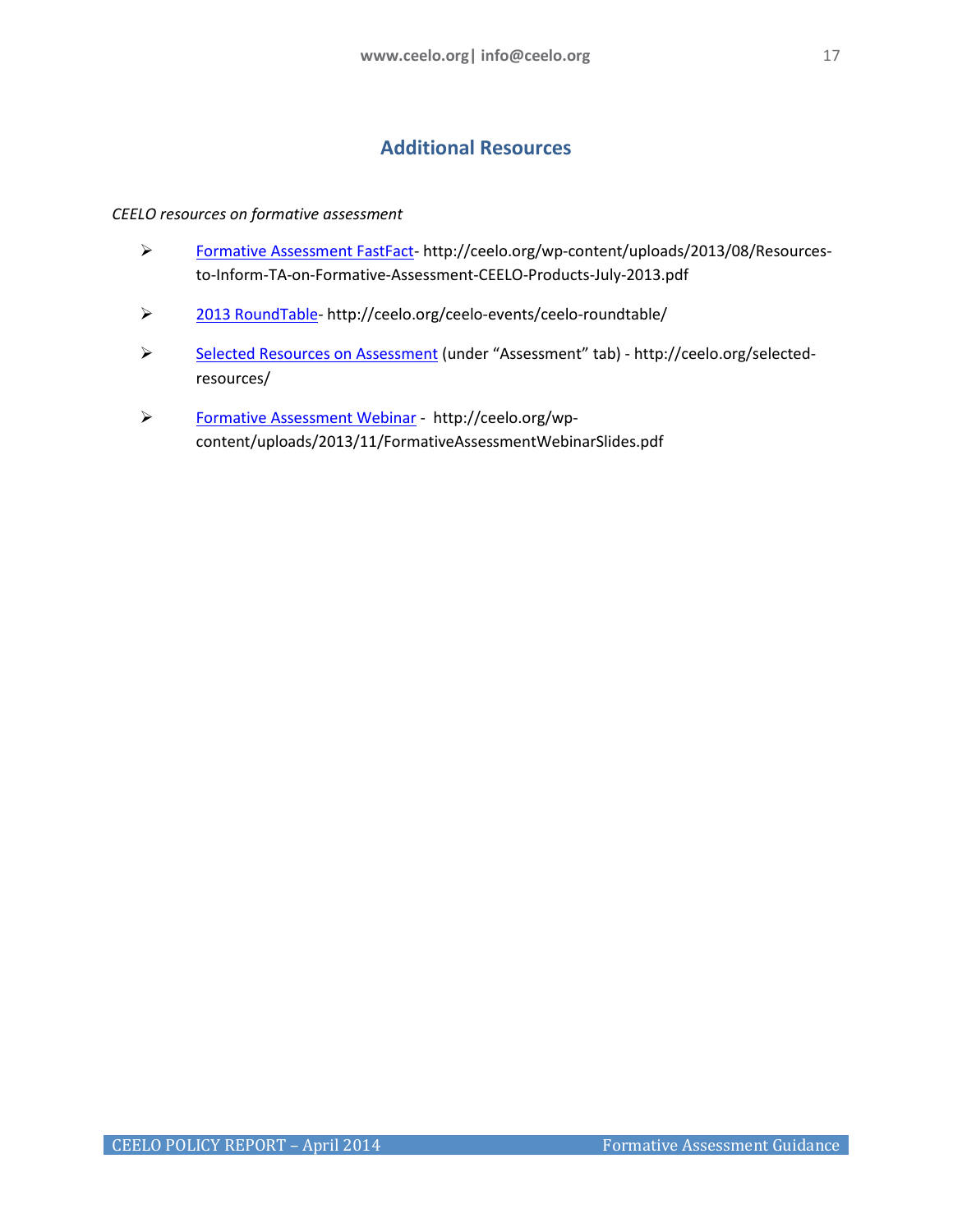# **References**

- <span id="page-17-0"></span>Ackerman, D., &Coley, R. (2012). *State pre-k assessment policies: Issues and status*. Princeton, NJ: Educational Testing Service.
- American Educational Research Association (AERA), American Psychological Association (APA), & the National Council on Measurement in Education (NCME). (1999). *Standards for educational and psychological testing.* Washington, D.C.: AERA.
- Barrueco, S. (2012). Assessing young bilingual children with special needs. In S. M. Benner & J. Grim (Eds.), *Assessment of young children with special needs: A context-based approach* (2nd ed.). New York, New York: Routledge.
- Black, P., & William, D. (1998). Assessment and classroom learning. *Assessment in Education, 5*(1), 7-74.
- Bowman, B., Donovan, M. and Burns, M. (Eds). (2001). *Eager to learn: Educating our preschoolers.* Committee on Early Childhood Pedagogy, Commission on Behavioral and Social Sciences and Education, National Research Council, National Academy Press, Washington, DC.
- Bredekamp, S., & Rosegrant, T. (Eds.). (1995). *Reaching potentials: Transforming early childhood curriculum and assessment* (Vol. 2). Washington, DC: National Association for the Education of Young Children.
- Christman, J. B., Neild, N. C., Bulkley, K. E., Blanc, S., Liu, R., Mitchell, C. A., & Travers, E. (2009). *Making the most of interim assessment data: Lessons from Philadelphia - Executive Summary.* Philadelphia: Research For Action.
- Clark, I. (2011). Formative assessment: Policy, perspectives and practice*. Florida Journal of Educational Administration & Policy, 4*(2), 158 –180.
- Colburn, C. E., & Turner, E. O. (2011). Research on data use: A framework and analysis. *Measurement Interdisciplinary Research and Perspectives, 9*(4), 173-206.
- Costanza, V. J. (2008). *Creating spaces for an ownership profession* (Unpublished doctoral dissertation). Rutgers University, New Brunswick, NJ.
- Donovan, S. M., Bransford, J. D., & Pellegrino, J. W. (2000). *How people learn: Bridging research and practice.* Washington, DC: National Academy Press.
- Darling-Hammond, L., Wei, R. C., Andree, A., Richardson, N., & Orphanos, S. (2009). *Professional learning in the learning profession: A status report on teacher development in the United States and abroad.* Washington DC: The National Staff Development Council.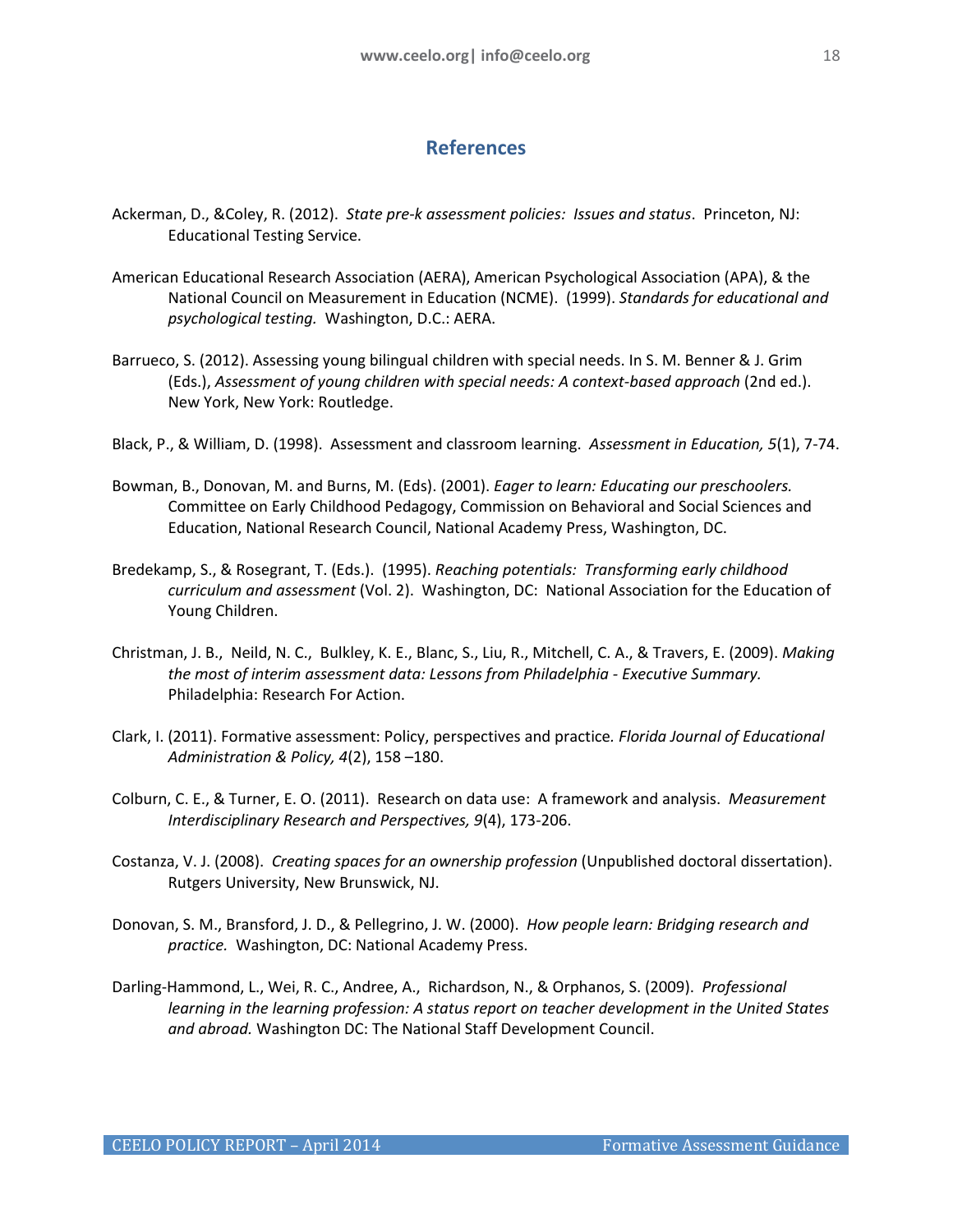- Dunn, K. E., & Mulvenon, S. W. (2009). A critical review of research on formative assessment: The limited scientific evidence of the impact of formative assessment in education. *Practical Assessment, Research & Evaluation, 14*(7), 1–11.
- Epstein, A. S., Schweinhart, L. J., DeBruin-Parecki, A., & Robin, K. B. (2004). *Preschool assessment: A guide to developing a balanced approach.* New Brunswick, NJ: The National Institute for Early Education Research.
- Florida Partnership for School Readiness. (2004). *Birth to three learning and assessment resource guide.* Orlando, FL: Author.
- Gallagher, C., & Worth, P. (2008). *Formative assessment policies, programs, and practices in the Southwest Region* (Issues & Answers Report, REL 2008 – No. 041). Washington, DC: U.S. Department of Education, Institute of Education Sciences, National Center for Education Evaluation and Regional Assistance, Regional Educational Laboratory Southwest. Retrieved from [http://ies.ed.gov/ncee/edlabs.](http://ies.ed.gov/ncee/edlabs)
- Greenspan, S. I., & Meisels, S. J. (1996). Toward a new vision for the developmental assessment of infants and young children. In S. J. Meisels & E. Fenichel (Eds.), *New visions for the developmental assessment of infants and young children.* Washington, DC: ZERO TO THREE.
- Halle, T., Zaslow, M., Wessel, J., Moodie, S., & Darling-Churchill, K. (2011). *Understanding and choosing assessments and developmental screeners for young children: Profiles of selected measures.* Washington, DC: Office of Planning, Research, and Evaluation, Administration for Children and Families, US Department of Health and Human Services.
- Hattie, J., & Timperley, H. (2007). The power of feedback. *Review of Educational Research, 77*(1), 81– 112.
- Heritage, M. (2007). *Formative assessment: What do teachers need to know and do?* Phi Delta Kappan, 89(2), p. 140-145.
- Heritage, M. (2010). *Formative assessment and next-generation assessment systems: Are we losing an opportunity?* (Paper prepared for the Council of Chief State School Officers). Los Angeles, CA: University of California, National Center for Research on Evaluation, Standards, and Student Testing. Retrieved from http://www.ccsso.org/Documents/2010/Formative Assessment Next Generation 2010.pdf.
- Heritage, M., Kim, J., Vendlinski, T., & Herman, J. (2009). From evidence to action: A seamless process in formative assessment? *Educational Measurement: Issues and Practice, 28*(3), 24–31.
- Hirsh-Pasek, K., Golinkoff, R. M., Berk, L. E., & Singer, D. G. (2009). *A mandate for playful learning in the preschool: Presenting the evidence.* New York: Oxford University Press.
- Horton, C., & Bowman, B. (2002). *Child assessment at the preprimary level: Expert opinion and state trends.* Chicago: Erikson Institute.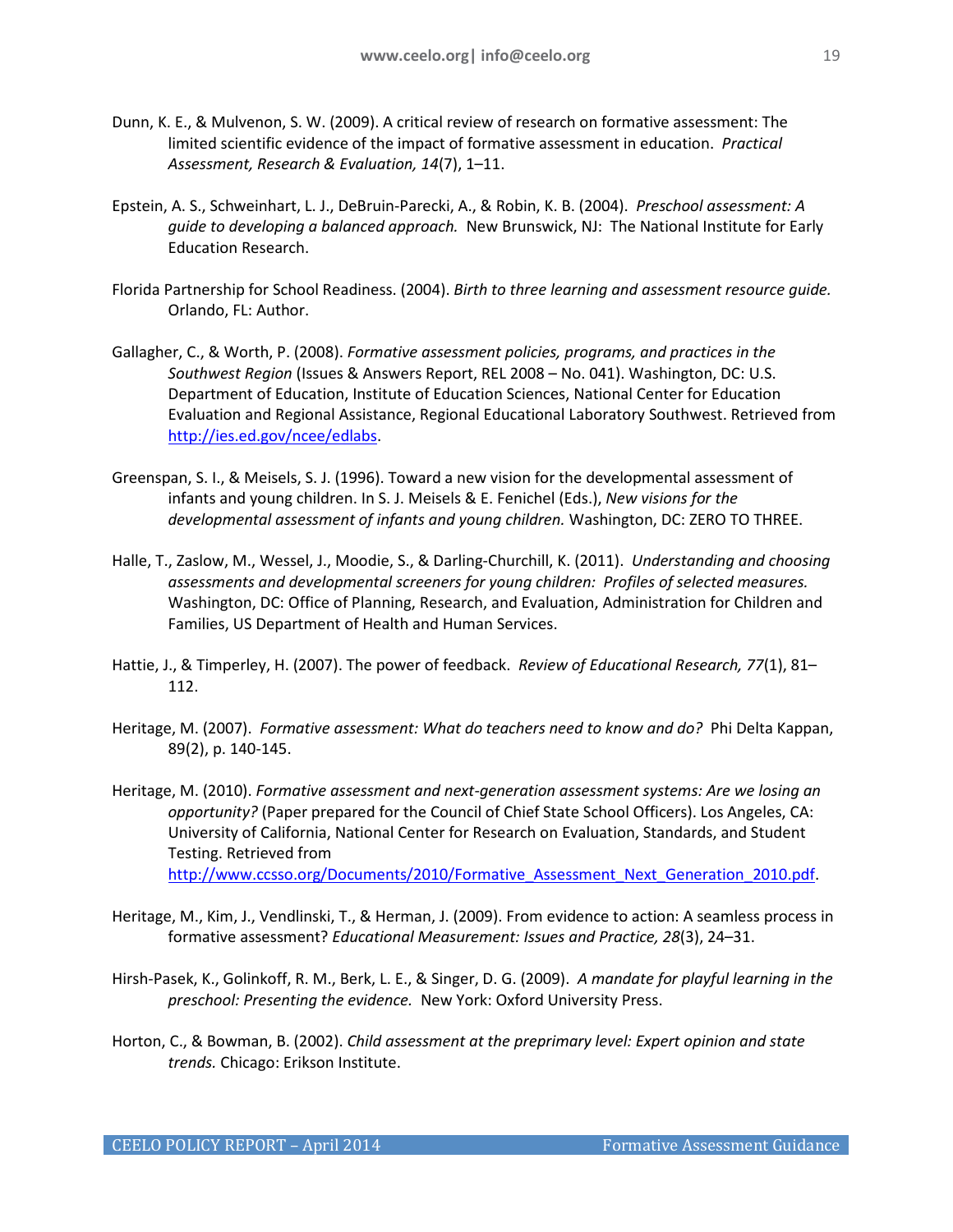- Kerr, K. A., Marsh, J. A., Ikemoto, G. S., Darilek, H., & Barney, H. (2006). *Strategies to promote data use for instructional improvement: Actions, outcomes, and lessons from three urban districts.* American Journal of Education, 112(4), 496-520.
- Light, R., & Esposito-Lamy, C. (2012). *Seen, heard, and noted: Teacher perspectives on the complexity of best practice in authentic assessment.* Improving Assessment in Early Childhood Educational Settings, New York University, Forum on Children & Families. New York City, NY. May 18, 2012.
- Little, J. W., Gearhart, M. Curry, M., & Kafka, J. (2003*). Looking at student work for teacher learning, teacher community, and school reform.* Phi Delta Kappan, 85( 3),184-192.
- Marsh, J. A., Pane, J. F., & Hamilton, L. S. (2006). *Making sense of data-driven decision making in education: Evidence from recent RAND research* (OP-170). Santa Monica, CA: RAND Corporation.
- Marsh, J. A. (2012). Interventions promoting educators' use of data: Research insights and gaps" in promoting data use in education: Promises and pitfalls . *Teachers College Record, 14*(11).
- McAffee, O., Leong, D. J., & Bodrova, E. (2004). *Basics of assessment: A primer for early childhood educators.* Washington DC: National Association for the Education of Young Children.
- McManus, S. (2008). *Attributes of effective formative assessment.* Washington, DC: Council of Chief State School Officers.
- McMillan, J. H., Venable, J. C., & Varier, D. (2013). *Studies of the effect of formative assessment on student achievement: So much more is needed*. Practical Assessment, Research & Evaluation, 18(2), 2.
- Means, B., Padilla, C., & Gallagher, L. (2010). *Use of educational data at the local level: From accountability to instructional improvement.* Washington, DC: U.S. Department of Education, Office of Planning, Evaluation and Policy Development.
- Meisels, S. J., Atkins-Burnett, S., Xue, Y., Nicholson, J., Bickel, D. D., & Son, S. H. (2003). Creating a system of accountability: The impact of instructional assessment on elementary children's achievement test scores. *Education Policy Analysis Archives, 11*(9), 9.
- Meisels, S. J., Bickel, D. D., Nicholson, J., Xue, Y., & Atkins-Burnett, S. (2001). Trusting teachers' judgments: A validity study of a curriculum-embedded performance assessment in kindergarten to grade 3. *American Educational Research Journal, 38*(1), 73-95.
- Meisels, S. J., & Fenichel, E. (Eds.). (1996). *New visions for the developmental assessment of infants and young children.* Washington, DC: ZERO TO THREE.
- Meisels, S. J., Jablon, J. R., Marsden, D. B., Dichtelmiller, M. L., & Dorfman, A. B. (2001). *The Work Sampling System (4th ed.).* New York: Pearson Early Learning.
- National Association for the Education of Young Children (NAEYC). (2008). *Overview of the NAEYC Early Childhood Program Standards.* Washington, DC: NAEYC.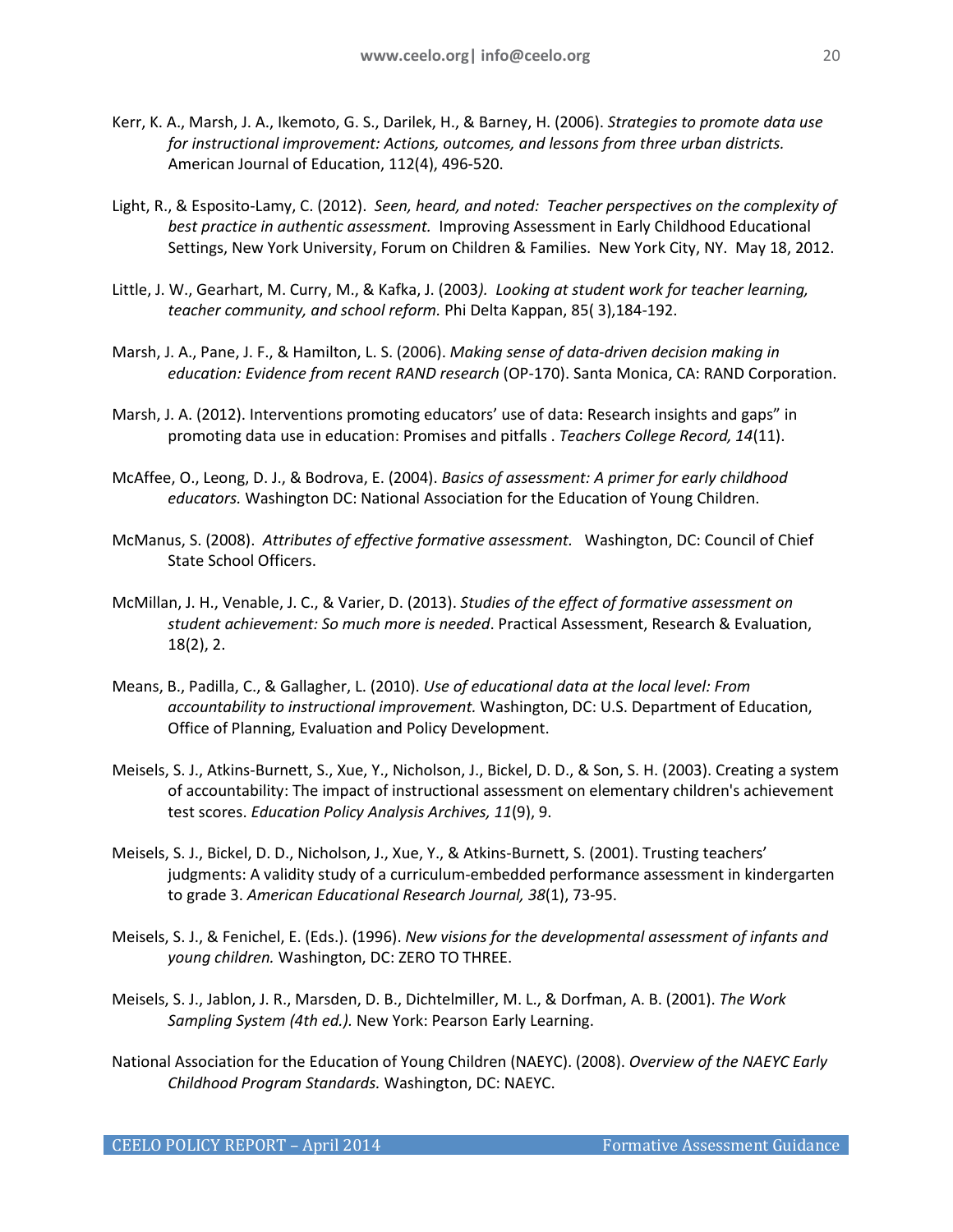- National Association for the Education of Young Children (NAEYC). (2009). *Where we stand on assessing young English Language Learners.* Washington, DC: NAEYC.
- National Association for the Education of Young Children (NAEYC) & the National Association of Early Childhood Specialists in State Departments of Education (NAECS/SDE). (2009). *Where we stand on curriculum, assessments, and program evaluation.* Washington, DC: NAEYC.
- National Council of Teachers of English. (2010). *Fostering high-quality formative assessment.* Urbana, IL: Author. Retrieved from https://secure.ncte.org/library/nctefiles/resources/policyresearch/cc0201policybrief.pdf. .
- National Council of Teachers of Mathematics. (2007). *What does research say the benefits of formative assessment are?* Reston, VA: Author. Retrieved from http://www.nctm.org/uploadedFiles/Research\_News\_and\_Advocacy/Research/Clips\_and\_Brief s/Research brief 05 - Formative Assessment.pdf.
- Noyce, P., & Hickey, D. T. (2011). Conclusions: Lessons learned, controversies, and new frontiers. In P. Noyce & D. T. Hickey (Eds.). *New frontiers in formative assessment.* (pp. 223-238). Cambridge, MA: Harvard Education Press.
- Peña, E. D., & Halle, T. G. (2011). Assessing preschool dual language learners: Traveling a multiforked road. *Child Development Perspectives, 5*(1), 28-32.
- Pinchok, N., & Brandt, W. C. (2009*). Connecting formative assessment research to practice: An introductory guide for educators.* New York, NY: Learning Point.
- Popham, W. J. (2008). *Transformative assessment.* Alexandria, VA: ASCD.
- Riley-Ayers, S., Frede, E., & Jung, K. (2010). *The early learning scale technical report.* New Brunswick, NJ: The National Institute of Early Education Research.
- Riley-Ayers, S., Stevenson-Garcia, J., Frede, E., & Brenneman, K. (2012). *The early learning scale.* Carson, CA: Lakeshore Learning Materials.
- Sadler, D. R. (1989). Formative assessment and the design of instructional systems. *Instructional Science, 18*(2), 119–144.
- Scott-Little, C., Kagan, S. L., & Clifford, R. M. (Eds.). (2003). *Assessing the state of state assessments: Perspectives on assessing young children.* Tallahassee, FL: SERVE.
- Scott-Little, C., Kagan, S.L., & Frelow, V. (2003). *Standards for pre-school children's learning and development: Who has standards, how were they developed, and how are they used?* Greensboro, NC: SERVE.
- SEDL (2012). *Using formative assessment to improve student achievement in the core content areas.* Southeast Comprehensive Center Briefing Paper. Austin, TX: Author.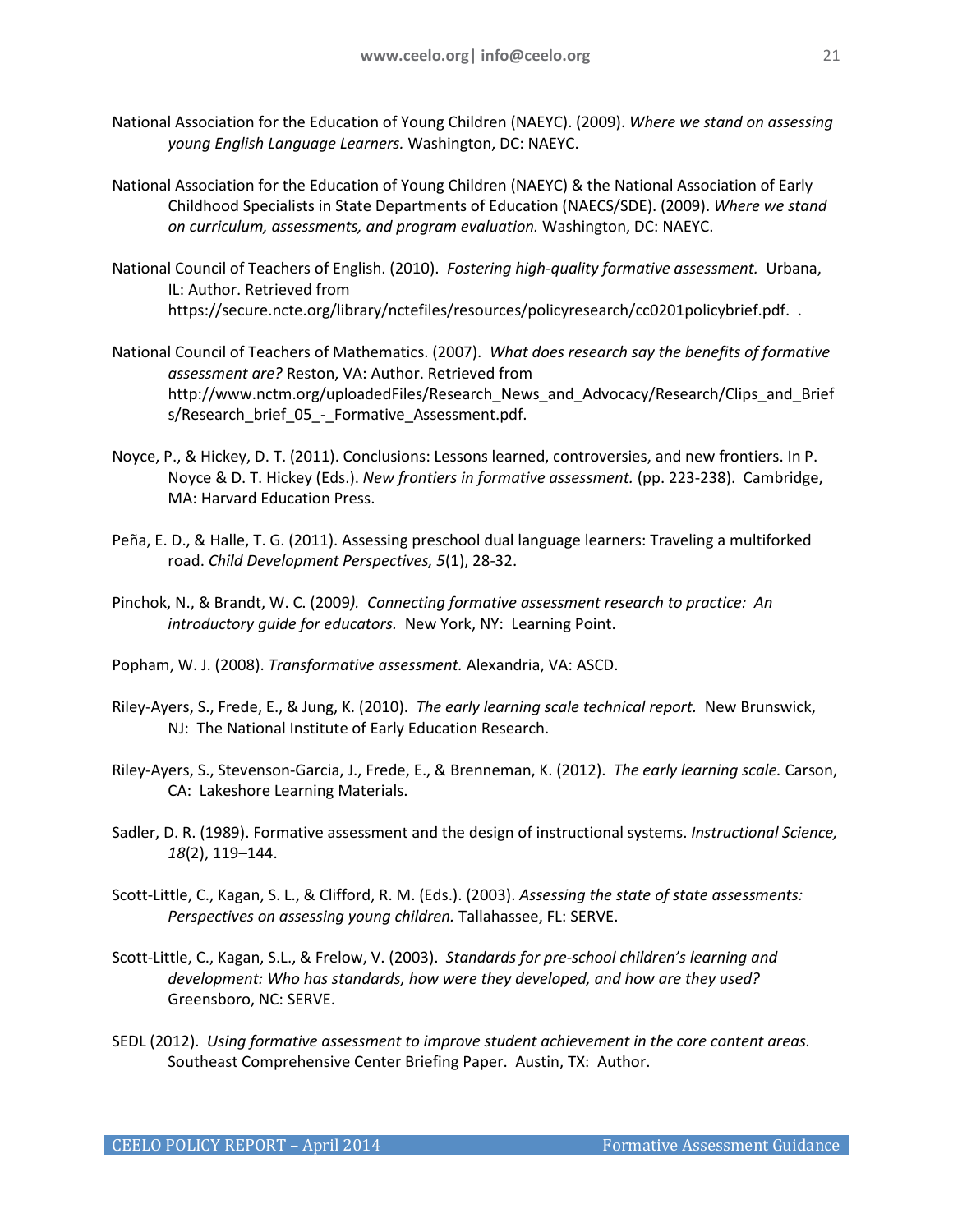- Shepard, L., Kagan, S. L., & Wurtz, E. (1998). *Principles and recommendations for early childhood assessments.* Washington, DC: National Education Goals Panel. Retrieved from www.negp.gov/reports/prinrec.pdf.
- Shonkoff, J. P., & S. J. Meisels. (Eds.) (2000). *Handbook of early childhood intervention*(2d ed.). New York: Cambridge University Press.
- Slentz, K. L., Early, D. M., & McKenna, M. (2008). *A guide to assessment in early childhood: Infancy to age eight.* Olympia, Washington: Washington State Office of Superintendent of Public Instruction.
- Snow, K. (2011). *Developing kindergarten readiness and other large-scale assessment systems: Necessary considerations in the assessment of young children.* Washington, DC: National Association for the Education of Young Children.
- Snow, C. E., & Van Hemel, S. B. (Eds.). (2008). *Early childhood assessment: Why, what, and how.* Washington, DC: National Academies Press.
- Stredon, J. M. (2010). *A look at Maryland's early childhood data system.* Washington, DC: National Conference of State Legislatures.
- Teaching Strategies, LLC. (2001). *Creative Curriculum developmental continuum for ages 3 -5.* Washington, DC: Author.
- Teaching Strategies, LLC. (2006). *Creative Curriculum developmental continuum for infants, toddlers, and twos.* Washington, DC: Author.
- Turner, E. O. and Coburn, C. E. (2012). Interventions to promote data use: An introduction. *Teachers College Record, 114*, 1-13.
- U.S. Department of Education (2011). *Race to the Top—Early Learning Challenge (RTT-ELC) program draft* (Report No. NCER 20082009REV). Washington, DC: Author. Retrieved from <http://www.ed.gov/early-learning/elc-draft-summary/definitions>
- U.S. Department of Education & U.S Department of Health and Human Services. (August 2013). *Race to the Top Early Learning Challenge executive summary.* Washington, D.C.: Author.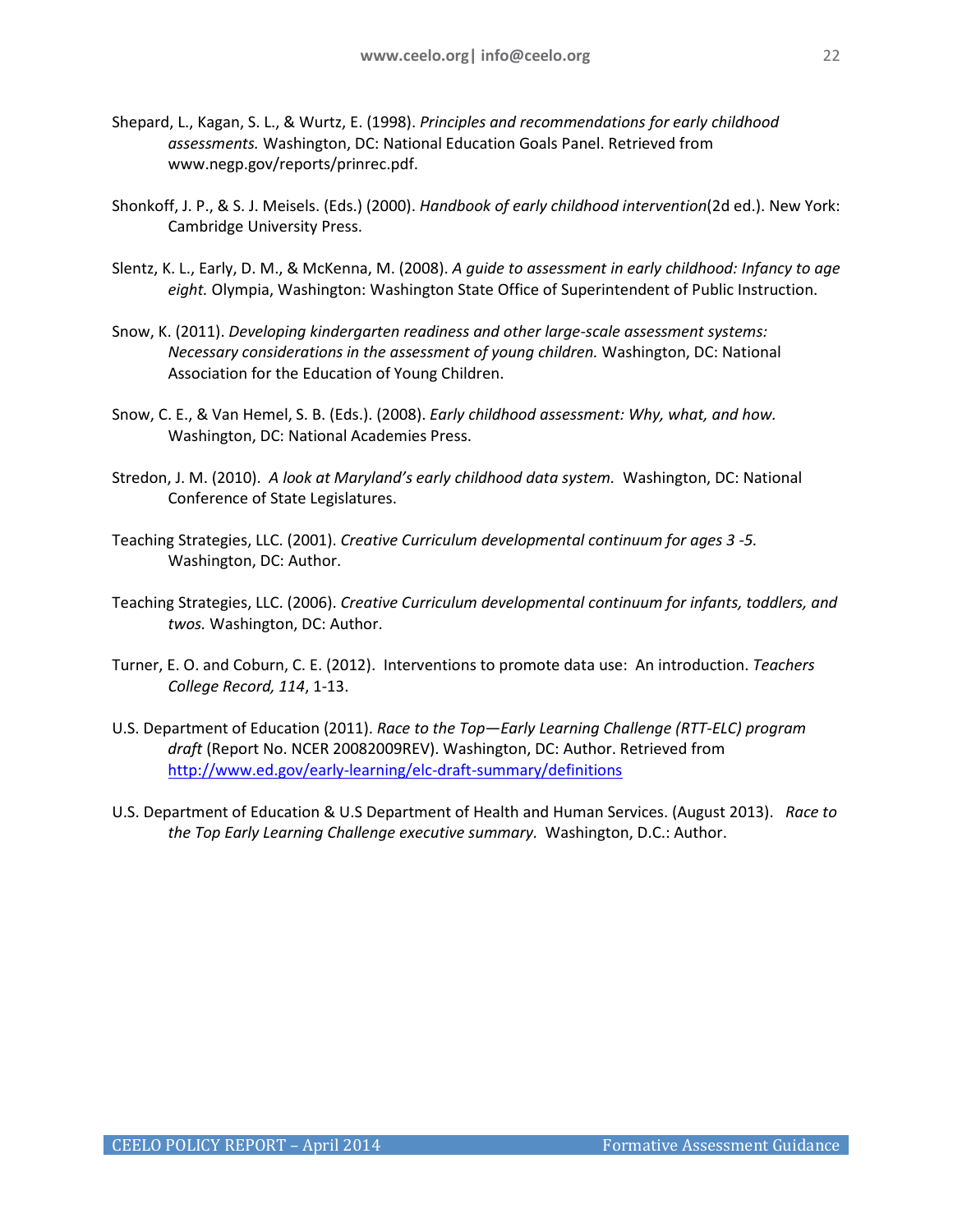# <span id="page-22-0"></span>**ENDNOTES**

j

- <sup>1</sup> Black, & William, D., 1998; Kerr, Marsh, Ikemoto, Darilek, Barney, 2006; Marsh, Pane, & Hamilton, 2006
- <sup>2</sup> US Department of Education definition
- <sup>3</sup> NAEYC & NAECS/SDE, 2003; Shepard, Kagan, & Wurtz, 1998
- <sup>4</sup> Pinchok and Brandt, 2009
- $<sup>5</sup>$  Ackerman & Coley, 2012; Snow, 2011</sup>
- <sup>6</sup> Epstein, Schweinhart, DeBruin-Parecki, and Robin, 2004
- <sup>7</sup> Bowman, Donovan, & Burns, 2001; Ackerman & Coley, 2012
- <sup>8</sup> Pinchok & Brandt, 2009
- $9$  Sadler, 1989
- <sup>10</sup> Black and William, 1998; Heritage, Kim, Vendlinski, & Herman, 2009
- <sup>11</sup> NAEYC & NAECS/SDE, 2003
- <sup>12</sup> Popham, 2008; SEDL, 2012
- <sup>13</sup> Gallagher and Worth, 2008
- <sup>14</sup> Pinchok & Brandt, 2009
- <sup>15</sup> Formative Assessment Advisory Group and Formative Assessment for Teachers and Students (FAST) and The State Collaboratives on Assessment and Student Standards (SCASS), 2006
- <sup>16</sup> McManus, 2008; Coburn and Turner, 2011; Black and William, 1998
- <sup>17</sup> McAffee, Leong, & Bodrova, 2004
- <sup>18</sup> Coburn & Turner, 2011
- <sup>19</sup> Snow, 2011; Snow & Van Hemel 2008
- <sup>20</sup> Donovan, Bransford, & Pellegrino, 2000; NAEYC, 2008
- <sup>21</sup> National Council of Teachers of English, 2010;National Council of Teachers of Mathematics, 2007
- <sup>22</sup> McMillan, Venable & Varier, 2013; Dunn & Mulvenon, 2009; Hattie & Timperley, 2007
- <sup>23</sup> Riley-Ayers, Frede, & Jung, 2010; Meisels, Bickel, Nicholson, Xue, & Atkins-Burnett, 2001

<sup>24</sup> Meisels, Atkins-Burnett, Xue, Nicholson, Bickel, & Son, 2003

- <sup>25</sup> McMillan, Venable & Varier, 2013
- <sup>26</sup> Turner & Coburn, 2012; McMillan,Venable & Varier, 2013
- <sup>27</sup> Pinchok & Brandt, 2009
- <sup>28</sup> Marsh, 2012; Means, Padilla, & Gallagher, 2010
- <sup>29</sup> Marsh, 2012
- <sup>30</sup> Means, Padilla, & Gallagher, 2010
- <sup>31</sup> Horton & Bowman, 2002; Scott-Little, Kagan, & Clifford, 2003
- <sup>32</sup> Heritage, Kim, Vendlinski, and Herman, 2009
- <sup>33</sup> Darling-Hammond, Wei, Andree, Richardson, & Orphanos, 2009
- <sup>34</sup> Light & Esposito-Lamy, 2012; Shepard, Kagan, & Wurtz, 1998
- <sup>35</sup> Coburn and Turner, 2011
- <sup>36</sup> Coburn & Turner, 2011
- <sup>37</sup> Costanza, 2008; Little et al., 2003
- <sup>38</sup> Christman, Neild, Bulkley, Blanc, Liu, Mitchell, & Travers, 2009
- <sup>39</sup> Snow & Van Hemel, 2008
- <sup>40</sup> Shonkoff & Meisels, 2000